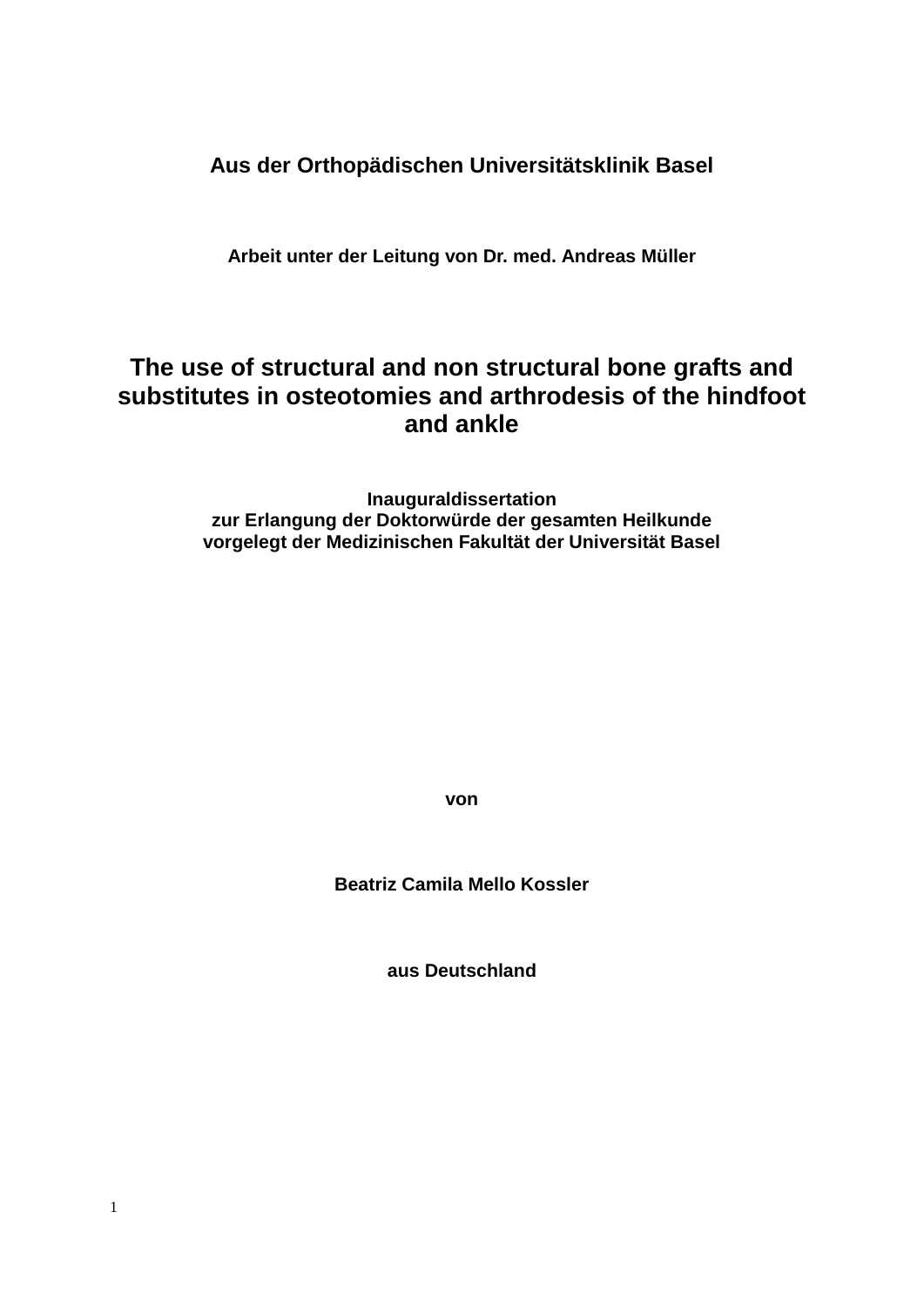### **Von der Medizinischen Fakultät der Universität Basel genehmigt auf Antrag von Prof. Dr. med. Dr. phil. V. Valderrabano**

**Koreferent: PD Dr. med. K. Stoffel**

**Tag der Promotion: 16.09.2011**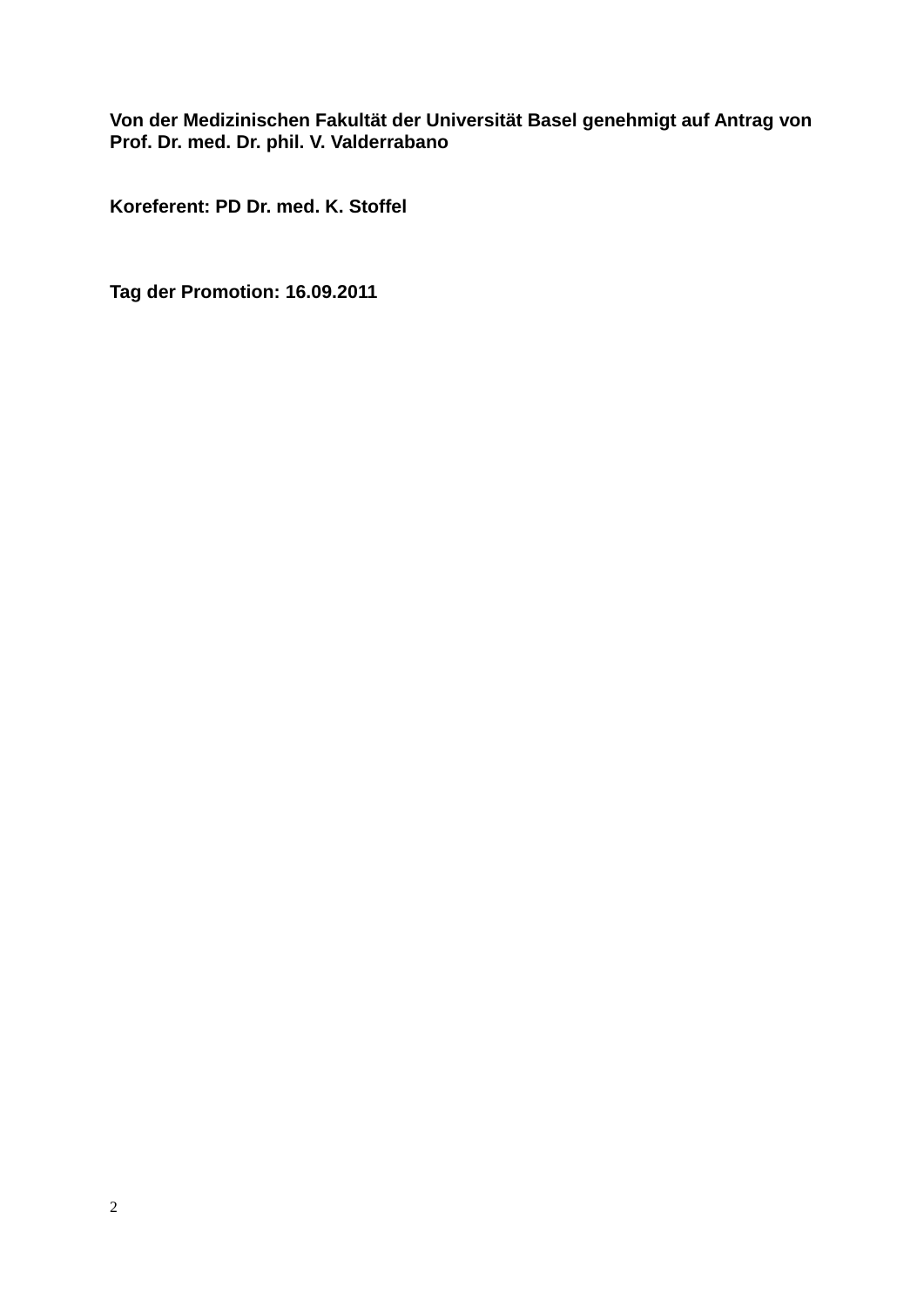# Table of content

| 1. Abstract                                        |    |
|----------------------------------------------------|----|
| 2. Introduction                                    |    |
|                                                    | 5  |
|                                                    |    |
|                                                    |    |
|                                                    |    |
|                                                    |    |
| 2.2.2. Clinical results reported in the literature |    |
|                                                    |    |
|                                                    |    |
|                                                    |    |
|                                                    |    |
| 5. Results.                                        |    |
|                                                    | 13 |
|                                                    | 14 |
|                                                    | 18 |
| 6. Discussion                                      | 20 |
| 7. Conclusion                                      | 22 |
| 8. Reference List                                  | 23 |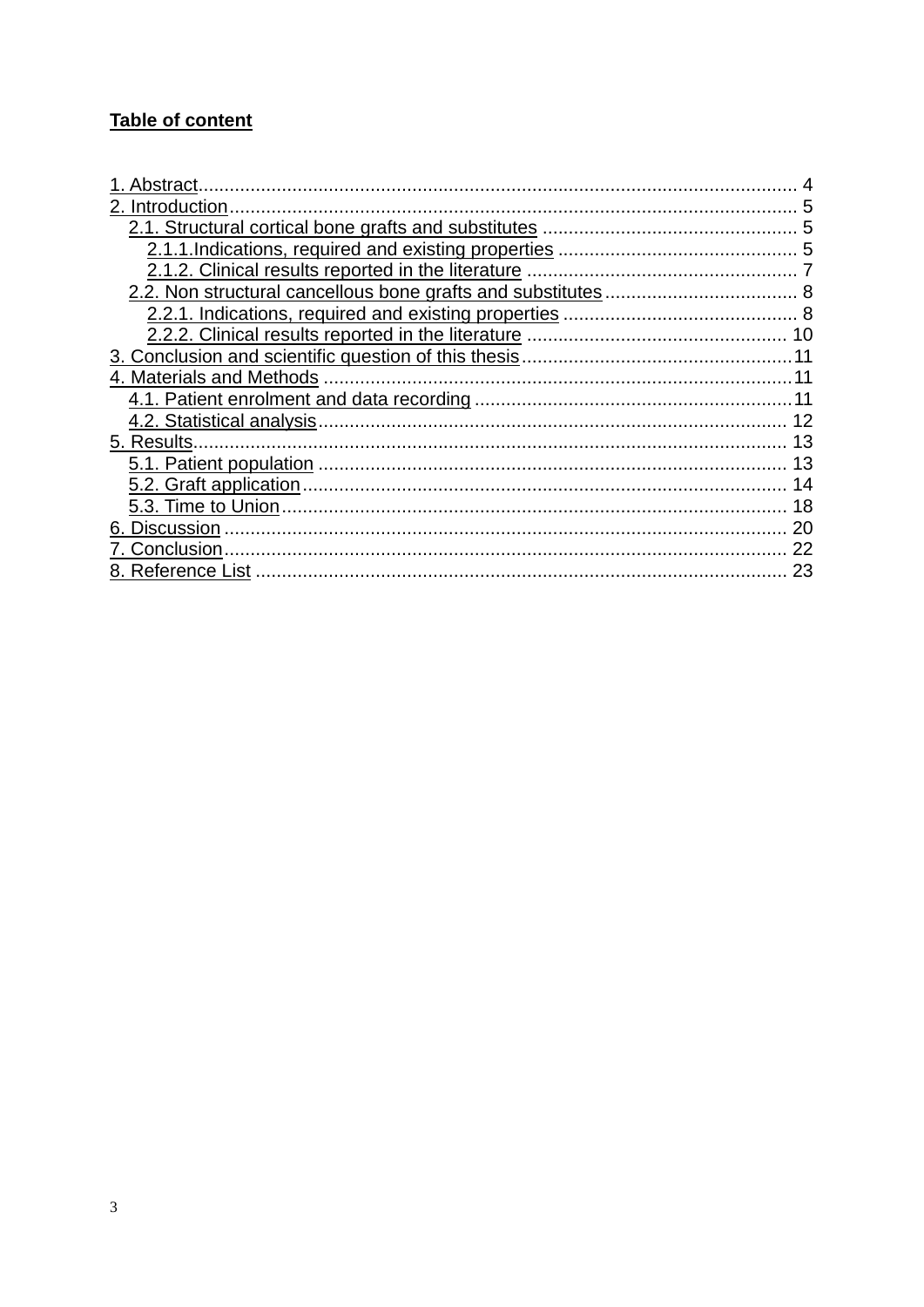## **1. Abstract**

**Introduction:** Hindfoot fusions and osteotomies implicate the decision whether to use an autologous bone graft or an osteoconductive or –inductive substitute material in order to promote bony union and/or to support the correction of an additional hindfoot deformity. Evidence directing this decision is missing. The goal of this thesis is to retrospectively quantify the use of structural and non structural bone grafts in the foot and ankle clinic of the University of Basel over a one year period and to assess the time to union achieved with each different type of graft in specific hindfoot fusions or osteotomies carried out at level of the ankle, subtalar, chopart und Lisfranc joint.

**Methods:** We retrospectively identified all patients who underwent fusions or osteotomies of the hindfoot from January 2006 until December 2006 using the in house electronic database "opdz" recording all surgical procedures carried out at the institution of the University of Basel. Patients were then allocated to four treatment groups including: 1) ankle fusion and osteotomies 2) hindfoot (talonavicular, subtalar and triple) arthrodesis 3) calcaneal osteotomy and 4) midfoot arthrodesis and osteotomies. Within these major treatment categories, patients who received the same or no bone graft were further pooled in subgroups. Average time to union, rates of non - and delayed was calculated for each of the above mentioned subgroups and compared to each other within the respective treatment categories.

**Results:** We identified 108 patients (50 male, 58 female, mean age 56.5 +/- 15.3 years) undergoing 90 fusions and 36 osteotomies at the level of the ankle, subtalar, Chopart or Lisfranc joint from January to December 2006. Thereby, 3 patients underwent revision of their arthrodesis within the follow up time. Another 15 underwent combined osteotomies or arthrodesis during the same procedure. Acellular allografts (Tutoplast®) and demineralised bone matrix (DBM) were the most often used structural and non structural bone graft respectively. Given the limited number of patients receiving the same graft in a specific procedure, comparison of time to union could only performed for structural and non structural bone grafts in triple/subtalar arthrodesis. In this category, there was no difference between acellular allograft mediated arthrodeses carried out either with or without DBM. Furthermore, there was no difference between in situ arthrodeses carried out without any graft or with the application of DBM.

**Conclusion:** Many different structural and non structural bone grafts and substitutes are used in fusions and osteotomies in today's foot and ankle surgery for structural support or acelleration of bony healing. The current literature only provides sparse data on the efficacy of both natural bone grafts and their substitutes. Their true efficacy must further be evaluated in prospective randomized studies.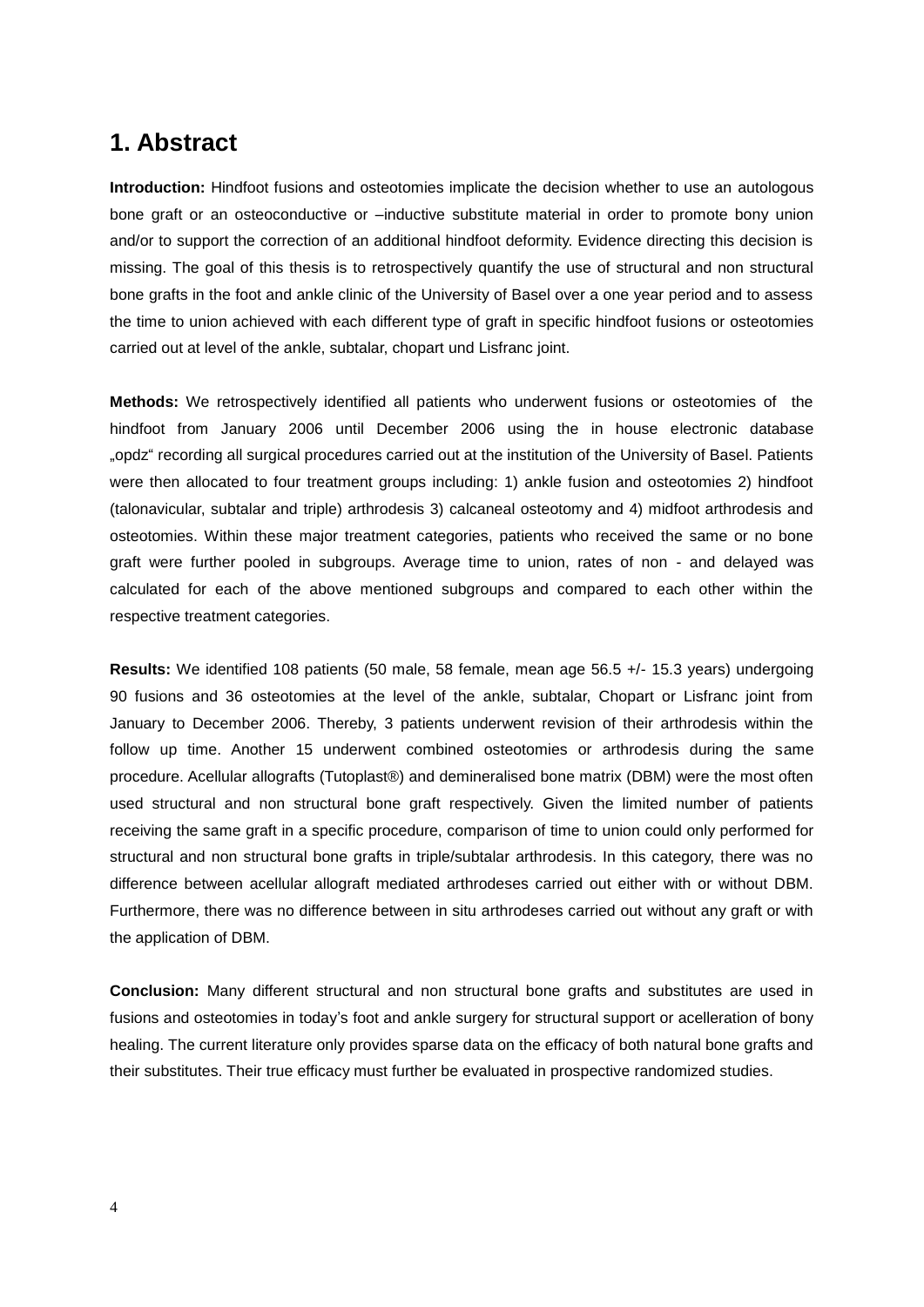## **2. Introduction**

Fusions and various realignment osteotomies of the ankle and the hindfoot implicate the decision whether to use or to abandon an autologous bone graft or a substitute material to either promote bony union and/or to additionally support the correction of a deformity. In opening wedge osteotomies and interposition arthrodesis, the surgeon has to choose between a structural bone graft and a substitute material for mechanical support and promotion of bone ingrowth in the resulting gap. In closing wedge and sliding osteotomies, there is the option to add cancellous bone or a substitute osteoinductive material to enhance bony union. The same option exists as an additive procedure to simple cartilage removal for in situ arthrodesis of the ankle and hindfoot. The abundance of different substitutes of structural and cancellous bone grafts available even multiplies the number of options in these decision making processes. This introduction should highlight the indications, properties and clinical results of structural and cancellous autologous grafts and their substitute materials in the context their application in fusions and osteotomies of the ankle and hindfoot.

## **2.1. Structural cortical bone grafts and substitutes**

### **2.1.1.Indications, required and existing properties**

Structural bone grafts and substitute materials are used in ankle and hindfoot arthrodesis to either replace degenerative or posttraumatic bone loss and/or to correct malalignment of the hindfoot. Thereby, the graft or substitute material is placed in between the joint space prior to fusion in terms of an interposition arthrodesis. Depending on the joint(s) fused, one may distinguish between isolated ankle, subtalar, talnonavicular or calcaneocuboideal arthrodesis and combined fusions such as double, triple and pantalar arthrodesis. Besides primary and secondary osteoarthritis  $1/2/3/4$ , the underlying conditions treated with interposition arthrodesis include end stage posterior tibial tendon insufficiency  $5\,$   $6$ , acute calcaneus  $7\,$   $8\,$   $9\,$  distal tibia fractures  $^{10}$  and deformities associated with neuromuscular disease  $11^{12}$ . In ankle and hindfoot osteotomies, the need for a structural bone replacement emerges whenever the correction of malalignment results in the creation of an open wedge. Such open wedge osteotomies include supramalleolar medial valgisation OT and lateral varisations OT  $^{13, 14}$  to correct valgus and varus malaligment of the ankle joint respectively. On the level of the calacaneus, open wedge OT comprise lateral calcaneus lengthening OT to treat stage two tibial tendon insufficiencies  $15-19$  and medial opening Dwyer OT  $20#$  to correct varus malalignment of the calcaneus  $^{20}$ . Since the ankle and hindfoot represents a mechanically challenging part of the skeleton, structural bone grafts and substitute materials used in the above mentioned conditions need to be resistant to external loading. Moreover, they should be made from a biocompatible, resorbable matrix providing rapid ingrowth of bone forming cells (osteoconductivity) leading to early transformation of the bone replacement into stable, natural bone. An additional content of osteoinductive growth factors supporting differentiation of intrinsic and invading cells into osteoblasts may be beneficial by further stimulating ossifaction of the bone gap. Autologous cortical bone grafts harvested from the iliac crest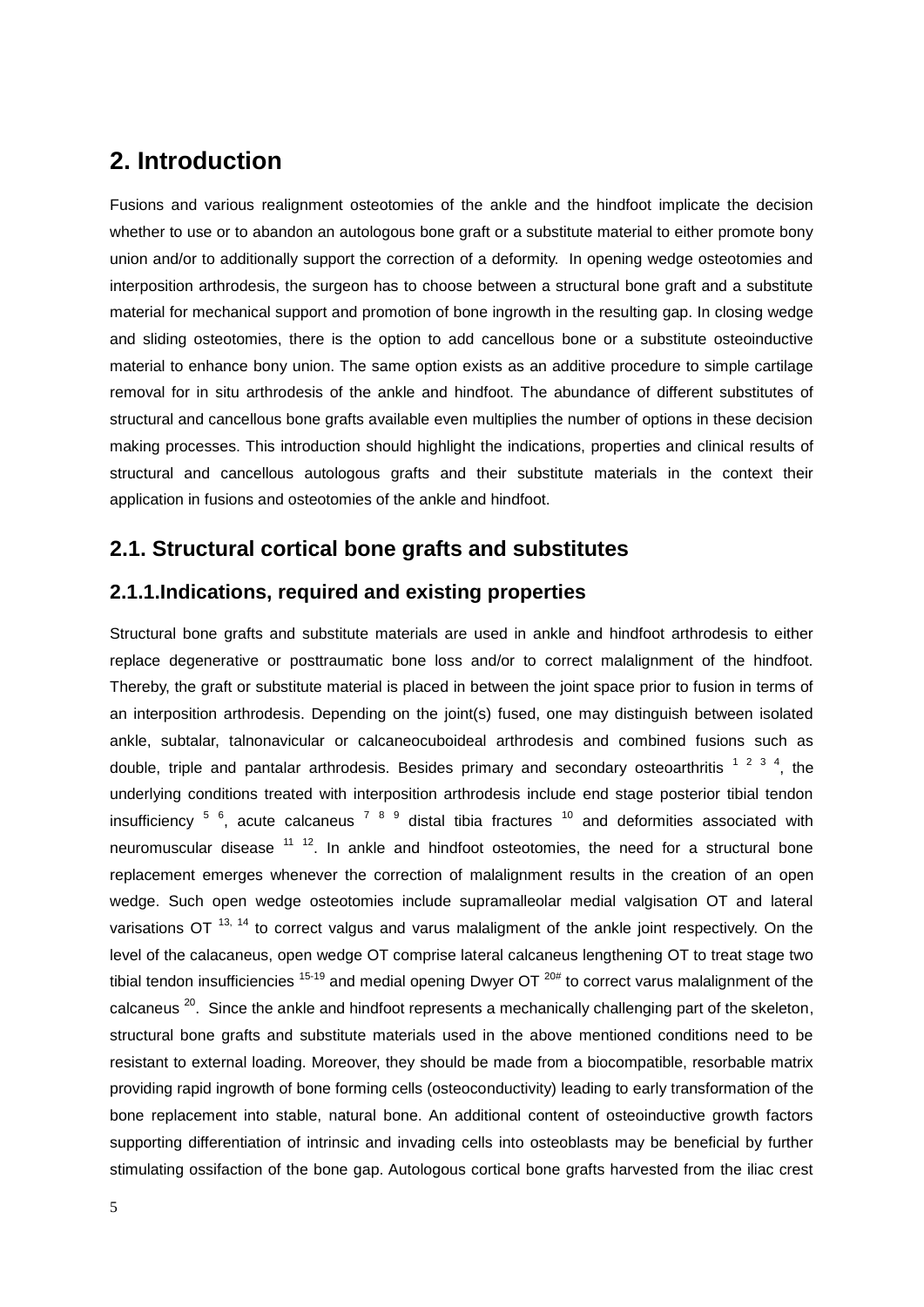or fibula used as a bone replacement provides most of these required properties. Upon transplantation, autologous cortical grafts are usually well incorporated  $21-24$ . Invading cells resorbe, vascularize and replace the graft by new bone <sup>25#</sup>. The process of resorption might additionally release some osteoinductive growth factors  $^{26}$ , but may also weaken the graft in the in the first six weeks upon transplantation. Indeed, the biomechanical properties are restored by six months, once the graft is replaced by new bone  $27$ . Yet, cortical grafts can be harvested with their vascular pedicle as a vascularized graft (e.g. from the fibula) and microsurgically connected to the blood vessels of the recipient site. Thereby, a certain amount osteoblasts and osteoprogenitor cells (such as endostal lining cells) survive inside the graft in contrast to non vascularized grafts which consistently display a necrotic core upon transplantation due to deprivation of oxygen and nutrient supply  $^{23}$ . The surviving osteoblasts inside the graft - as well as their precursors after differentiation- are capable to form bone inside the graft constituting an additional osteogenic property of such transplants<sup>28</sup>. Since such vascularized grafts are incorporated by fusion to the recipient bone and not by resorption like non vascularized grafts, they provide even increased mechanical stability in the early period after transplantation<sup>23</sup>.

Despite of the excellent properties of autologous cortical vascularized and non vascularized grafts, there are some drawbacks in clinical application including increased surgery time for graft preparation, limited availability and associated donor site morbidity  $29-35$ . Although the latter may be not as pronounced in foot and ankle surgery as reported in spinal surgery, it may still be considered as clinically relevant. De Orio et al  $36#$  reviewed 134 patients who underwent anterior iliac crest bone grafting for foot and ankle surgery during a 12 year period. 27% of these patients retrospectively reported that pain at the graft site was greater than at the surgical site and 6.7% showed local hematoma or seroma. Chronic pain or residual numbness at the harvest site was present in 10% of patients in this series. Such intrinsic disadvantages of autogenous cortical bone grafts opened the field to the currently growing number of substitute materials. Among those, fresh frozen and freeze dried allografts from tissue banks were first used in foot and ankle surgery. They are comparable to autologous cortical grafts in terms of osteoconductivity and possible osteoinductivity. But upon transplantation, they may incite an immunologic response  $37,38$  and show delayed vascularisation  $39,40$ leading to impaired incorporation  $41, 42$  and even secondary failure  $43#$ . Additionally, there is the risk of infectious disease transmission  $44$ . To lower the immunologic and infectious risk potential, techniques have been developed to wash cells and non collagenous proteins out of the allograft to convert it in a purely osteoconductive, mechanically stable matrix mainly consisting of collagen and hydoxyapatite <sup>45</sup>. As this matrix is considered to be immunologically inert, it can even be derived from xenografts (e.g. from bovine bone) <sup>46</sup>. However, mechanical resistance and osteointegration might still be inferior to autogenous grafts  $47#$ . Nevertheless, such anorganic allo- and xenoggrafts are currently widely used in orthopaedic and maxillofacial surgery <sup>48, 49, 49, 50</sup>. As an alternative to allografts and derived products, synthetic porous ceramic scaffolds consisting of hydroxyapatite (HA) and related calcium phosphates like α and β tricalciumphosphate (TCP) have been promoted as cortical bone graft substitutes. They promote bone ingrowth due to a specific configuration of ideally 90% porosity and 100 um diameter <sup>51,</sup>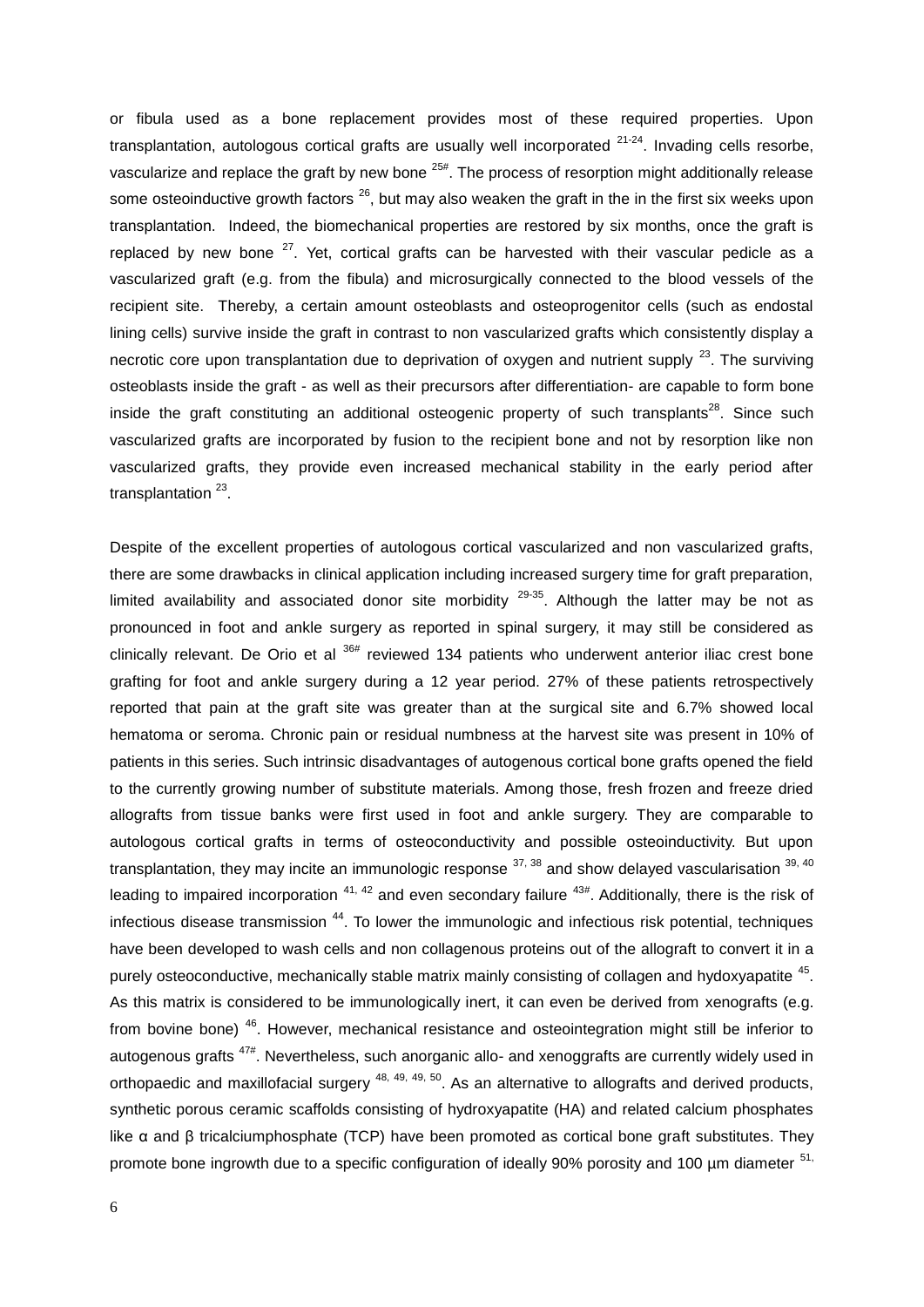$52$ . The HA as well as the TCP surface has additionally been reported to promote osteoblastic differentiation of adhering osteoprogenitor cells  $53#$ . However, their distinct brittleness combined renders them unattractive for heavily loaded areas <sup>54</sup>. Moreover, particularly HA based ceramics degrade slowly<sup>55</sup>. Thus, bone gaps filled with HA based ceramics will achieve the same stability as the ones filled with natural bone significantly delayed.

#### **2.1.2. Clinical results reported in the literature:**

There are numerous retrospective studies investigating the use of structural bone auto- or allografts in subtalar and triple interposition arthrodesis and calacaneus lengthening osteotomies. Among these studies, several smaller series showed high union rates in subtalar interposition arthrodesis using iliac crest derived autografts: Amendola et al.  $^7$  report on 100% unions (15/15) while Carr et al  $^3$  and Bednarz et al <sup>56</sup> achieved union in 86-87% (13/15, 32/37 and 24/28 respectively). Excellent union rates were also achieved in small series using structural autografts in interposition triple arthrodesis and calcaneus lengthening osteotomies. In the series of Bednarz in 1999<sup>57</sup>, iliac crest bone grafts were used in 56 triple arthrodeses. Union was achieved in 52 patients (92%) with substantial and sustained deformity correction. Hintermann et al <sup>15</sup> reviewed 16 patients undergoing lateral calcaneus ostetomies among which 13 received autogenous iliac crest bone graft and three acellular allograft (Tutoplast ®). One year after surgery, all autografts were incorporated with continuous preservation of deformity correction. One acellular allograft showed early resoption and had to be replaced by an autograft 10 weeks after the primary surgery. Zwipp et al <sup>19</sup> reported on similar excellent results: There was only one non union in a series of 21 lateral calcaneus osteotomies using autogenous iliac crest bone grafts. The use of allografts in various arthrodesis and osteotomies was investigated in an extensive retrospective series by Myerson et al.<sup>58</sup> 75 operations were included ranging from ankle, tbiocalcaneal, subtalar, calcaneocuboideal, MTP and TMT interposition arthrodesis as well as lateral calcaneus lengthening, medial cuneiform and fibular osteotomies. 69 out of these 79 procedures (92%) were reported to be followed by successful healing. No graft failure was noted. However, time to union varied from 2-10 months and exceeded 4 months in 22 procedures (29%). Non- and delayed unions occurred in patients with revision surgeries, previous infections or substantial cigarette consumption.

There are some comparative studies comparing cortical and fresh frozen or acellular allografts. Most of them are retrospective. Easly and co-workers  $59$  reviewed 184 isolated subtalar arthrodesis including 34 procedures where interposition with a structural bone graft was required. In five out of these 34 cases fresh frozen allografts were applied while in the remaining 29 cases an autologous tricortical bone graft was used. There was non union in three out of the five (40%) patients receiving a structural allograft, while in only 17% of patients with structural autografts sustained a non union. However, the low number of patients included in this subanalysis and the retrospective study design diminish the validity of this comparative analysis. The use of allograft bone in hindfoot arthrodesis was also evaluated in a retrospective study by Mac Garvey et al  $60$  including a slightly higher number of patients. The authors analysed 41 hindfoot fusions (double, triple and subtalar arthrodesis) with the use of 27 allograft and 17 autograft structural bone grafts. There were more non unions in the allograft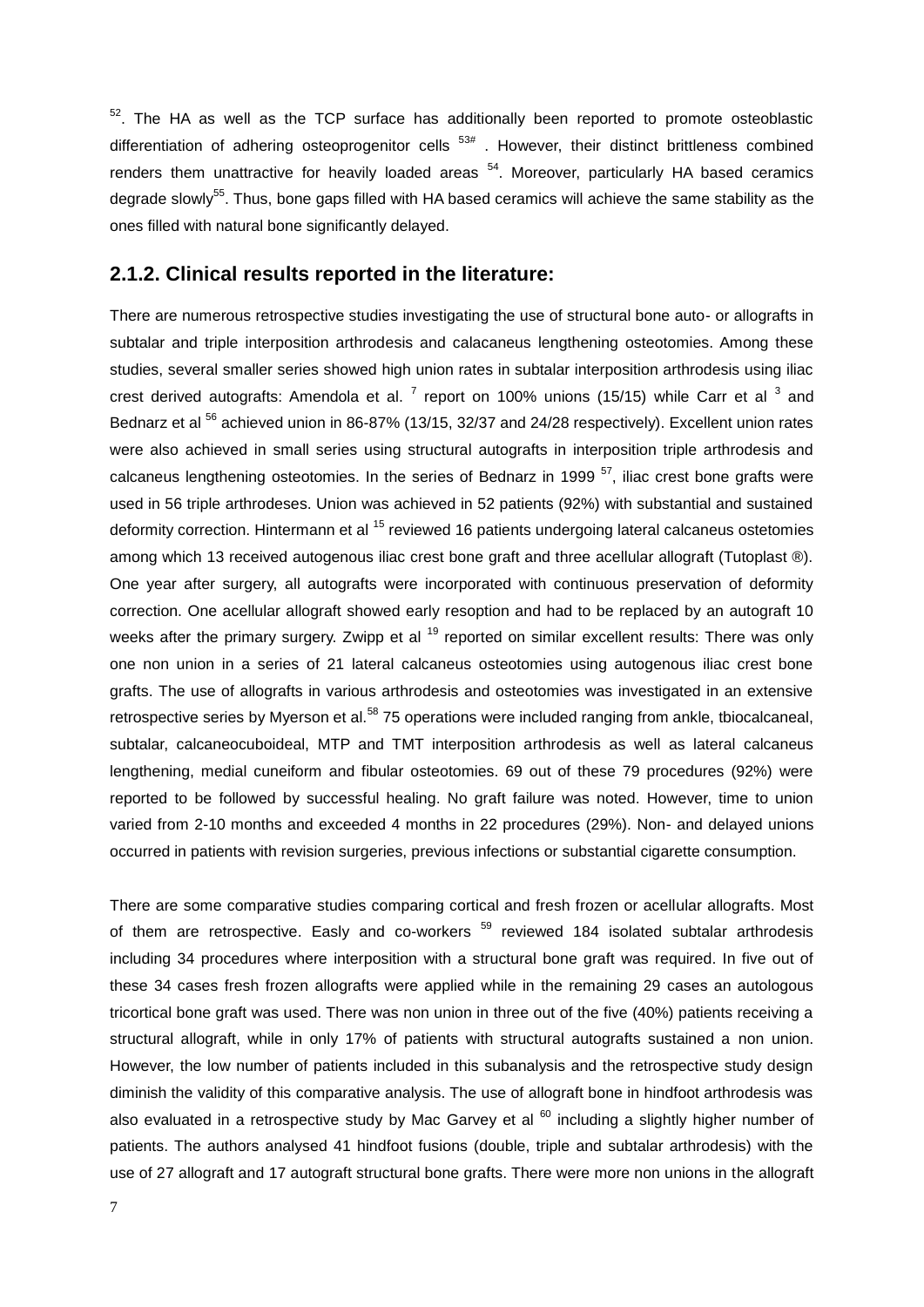group than in the autograft group (3/27 (11.1%) vs 1/17 (5.8%) respectively). Allografts have also been retrospectively been compared with autografts in three studies on lateral column lengthening to treat pes planovalgus deformity in children occurring idiopathically or in the context of cerebral palsy and other neuromoscular deformities. Kwak et al <sup>61</sup> reviewed 118 cases of lateral intracalcalcaneal lengthening carried out by the same surgeon in pediatric flat feet either using autogenous iliac crest bone graft (10 patients) or acellular allografts (Tutoplast ®, 108 patients). Regarding the correction of the previous deformity (as expressed by the calcaneal pitch as well as the talocalcaneal and talo-1<sup>st</sup> metatarsal angle) and union rate there were no significant differences between the groups. These results were also reproduced Templin  $17$ reviewing a smaller series of allo-and autograft mediated lateral column lengthening in skeletally immature patients. Danko et al <sup>62</sup> assessed if the correction of the flatfoot deformity can be maintained over time. They compared auto- and allografts used in 69 intracalcaneal lengthening procedures and 61 calcanealcuboideal arthrodesis . Though allografts provided equivalent results in intracalcaneal lengthening as compared to autografts after a mean follow up time of 2.5 years, significant increased allograft collaps was observed in calcanealcuboideal arthrodesis.

Auto and allografts were also retrospectively compared in a very heterogenic study population by Mahan et al <sup>63</sup>. They reviewed 300 foot and ankle procedures varying from arthrodesis to open wedge osteotomies and trauma cases in which a total of 217 allografts and 83 autografts were used. The authors could not observe any significant difference regarding delayed or non unions or other complications. According to our Dolan et al <sup>64</sup> compared the use of freeze dried cortical allograft (from a bone bank) with tricortical autograft in 31 patients (33 feet) with acquired flatfoot undergoing lateral column lengthening. At the eight weeks follow-up significantly more patients achieved union in the allograft than in the autograft group (94.4 % versus 60% respectively). Yet, at the twelve weeks follow up bony union was achieved in all patients both groups. Though it was a randomized and well conducted study, no power calculation was made to determine the number of patients necessary to detect a significant difference even in the long term follow-up.

### **2.2. Non structural cancellous bone grafts and substitutes**

#### **2.2.1. Indications, required and existing properties**

The main purpose of cancellous bone grafts and substitutes is the promotion of bony union or to fill bone gaps in unloaded areas of the skeleton. Thus, in hindfoot arthrodesis it is used to promote consolidation of joints fused in situ, i.e. without any distraction by a bone block to realign the hindfoot. In these procedures, the addition of a cancellous graft or a substitute material is considered as an accessory procedure since the associated cartilage removal already exposes the underlying cancellous bone. But the surgeon may be tempted to add a cancellous graft or an equivalent material in those cases prone to non union. In the series by Easly et al <sup>59</sup> reviewing subtalar 184 arthrodesis, several important risk factors for non unions were identified: Smoking increased the risk of non union from 8% to 27%. Revision arthrodesis failed to heal in 29% while only 14% of primary arthrodesis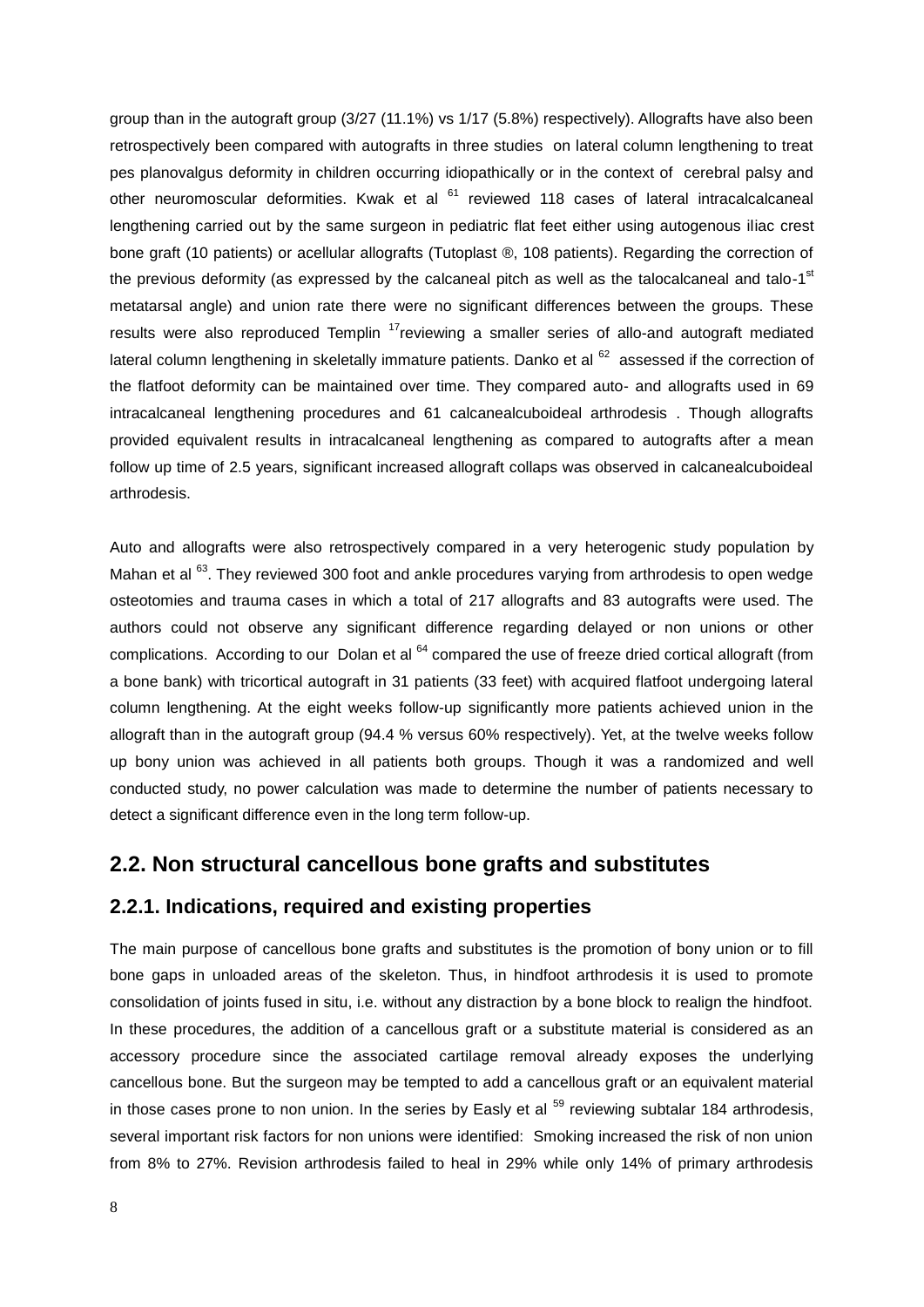ended in a non union. The presence of avascular bone at the time of surgery raised the risk of non union up to 38% .The markedly increased risk of non unions among smokers was confirmed in the retrospective series by Chahal et al.  $^{65}$  and Ishikawa  $^{65, 66}$ reviewing 88 primary subtalar arthrodesis and 106 triple and subtalar arthrodesis respectively . In these series, the non union rate among smokers was 3.8 and 2.7 times higher as compared to non smokers. Moreover, Chahal et al  $65#$  observed a 18.7 times more non unions among diabetic patients as compared to non diabetic patients. In conclusion, the disposal of a cancellous bone grafts or a substitute material converts from an option into an important consideration in diabetic and smoking patients, revision surgery and in the presence of avascular bone. In hindfoot and ankle osteotomies, the application of cancellous grafts and equivalent materials is intrinsically limited to deformity corrections with a closing wedge or a translational displacement (sliding osteotomies). But, the utility is not so obvious since the main interface of such osteotomy gaps already consists of cancellous bone. Yet, cancellous grafts and substitutes could be an option in patients with poor local bone quality due to osteoporosis, diabetes and poor vascular status.

The acceleration of bony consolidation of ankle and hindfoot in situ arthrodesis and non distracting osteotomies requires the addition of a component providing major osteoinductivity and some osteoconductivity. Autologous cancellous bone, which can be harvested at various sites such as the iliac crest, tibia (Gerdy tubercle) and calcaneus, consists of an osteoconductive matrix to which osteoinductive growth factors are bound. It is hypothesized, that the osteoinductive growth factors are released, once the graft is resorbed by invading cells and replaced by new bone  $26, 65$ . Though the scientific prove of this theory is still outstanding. Moreover, osteoblasts and precursors residing in the periphery of the cancellous graft may survive upon transplantation providing an additional osteogenic component  $67#$ . Like for autologous cortical bone, the excellent biologic behaviour of autologous cancellous bone is opposed to associated donor site morbidity, increased surgery time and limited availability. Though, the harvest of cancellous bone is certainly less traumatic and time consuming than the removal of a cortical graft. As recently demonstrated  $^{68}$  donor sited morbidity is even more reduced, if cancellous grafts are harvested from the ipsilateral proximal tibia.

Yet, various materials have been promoted as appropriate substitutes of cancellous grafts including fresh frozen and freeze dried allografts (already presented in the last section), demineralised bone matrix (DBM), bone morphogenic proteins (BMP-s) and ceramic granules.

As first shown by Urist in 1965  $<sup>69</sup>$ , decalcification of bone results in a powder, namely DBM, with</sup> distinctive osetoinductive properties due to contained growth factors known as BMP's. Since DBM is also rich in collagen, some additional osteoconductivity is presumed. The admixture of different biocompatible carriers turns DBM into putty or a paste with distinct biomechanical properties. Though derived from allograft bone, its associated disease transmission risk and immunogenic response is negligible  $70-72$ . Following the breaking finding by Urist, the numerous BMP's have been characterised  $73#$ . BMP s are polypeptides with a short half life and belong to the TGFß superfamily responsible for various differentiation processes in the muskuloskletal system. Besides inducing osteoblastic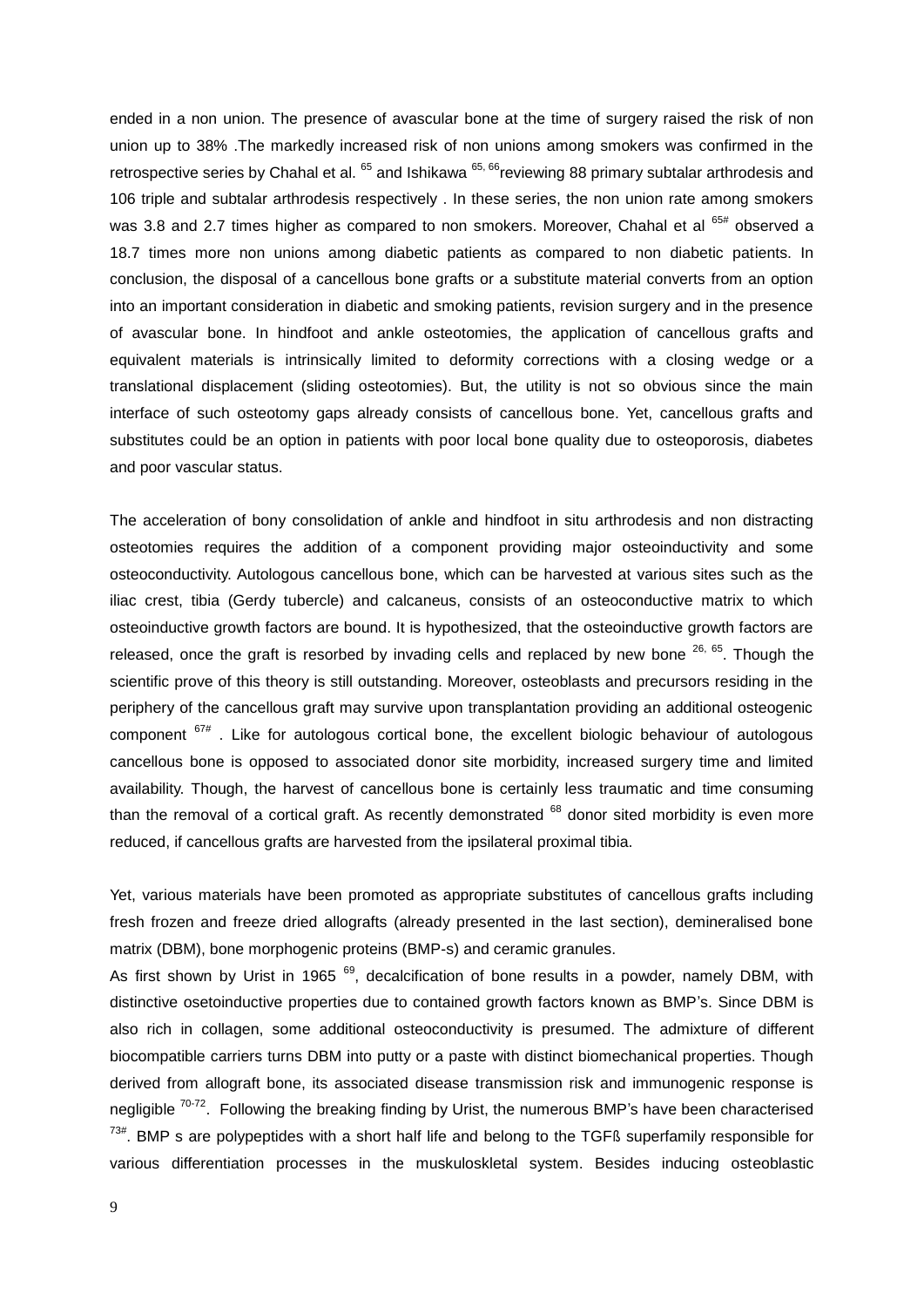differentiation of progenitor cells with variable osteogenic committent, BMP's have also been demonstrated to trigger players in hematopoietic differentiation  $74, 75$ . With the development of recombinant techniques, BMP 2 and BMP 7 (also known as OP-1) were realeased as commercially available drugs. A comprehensive in vitro study  $^{76}$  demonstrated that BMP 2 might be one of the most potent osteogenic growth factor among the BMP family since it is capable to direct even undifferentiated mesenchymal stem cells into the osteoblastic lineage, while BMP 7 acts on more mature osteoblasts. Besides osteoinductive growth factors, synthetic ceramics in the form of granules have been suggested particularly for in situ arthrodesis. Yet, their lack of the important osteoinductive capacity possibly limits their use for these applications.

#### **2.2.2. Clinical results reported in the literature:**

According to our knowledge, the use of non structural bone grafts and substitutes has so far not been evaluated for hindfoot and ankle OT, but has been investigated for ankle and hindfoot in situ fusions, though predominantly in non comparative, retrospective case series. Various retrospective studies tried to assess the value of autogenous cancellous grafts or substitutes in patients who are not particularly at risk for non unions. Rosenfeld et al  $77#$  reviewed a consecutive series of 100 triple arthrodesis carried out in 96 patients with primary, secondary and rheumatoid osteoarthristis, neuromuscular deformities and posterior tibial tendon insufficiency. They could only observe 4 nonunions (4%) with a mean time to union of 5.1 months (range 3 to17 months). These results were comparable to other series in which autogenous bone grafts were used with non unions rates from 2- 3%  $57$  . Therefore, Rosenfeld et al  $77$  concluded that bone grafts might be avoided in patients comparable to their study population. These results were in line with the series of Easly and coworkers <sup>59</sup>: Among the 184 isolated subtalar arthrodesis reviewed, cancellous autografts and allografts were added in 94 and 17 procedures respectively, while no graft or substitute was applied in 39 patients. In terms of union, there was no statistically significant difference between these groups with 82-87% of these procedures finally ending in complete healing with an average time to union varying from 11-13 weeks. Yet, when translating these results into clinical practise, the intrinsically impaired validity of retrospective data should be taken into account. The definite value of cancellous grafts or substitutes in hindfoot fusions will only be evaluated in prospective randomized controlled trials which are still outstanding. In two other, very small retrospective case series <sup>78 79</sup> the application of corraline hydroxyapatite to promote bony union of hindfoot fusions was investigated . Mahan  $^{79}$  proved in twenty patients the applicability of this material in foot surgery. Coughlin et al <sup>78</sup> reviewed ten patients 6.5 to 6.9 years after triple or subtalar arthrodesis augmented with coralline hydroxyapatite and found only one non union. Interestingly, in all cases the ceramic was still present on plain radiographs at the time of follow up.

Moving from retrospective studies to more significant prospective comparative trials, we only hit on two studies assessing the utility of DBM. Michelson and Curl  $80$  compared demineralised bone matrix (DBM) to iliac crest bone grafts as promoters of bone ingrowth in patients undergoing triple and subtalar in situ arthrodesis. There was no significant difference in terms of non unions and time to union in these groups: In patients undergoing subtalar arthrodesis, union was achieved in the DBM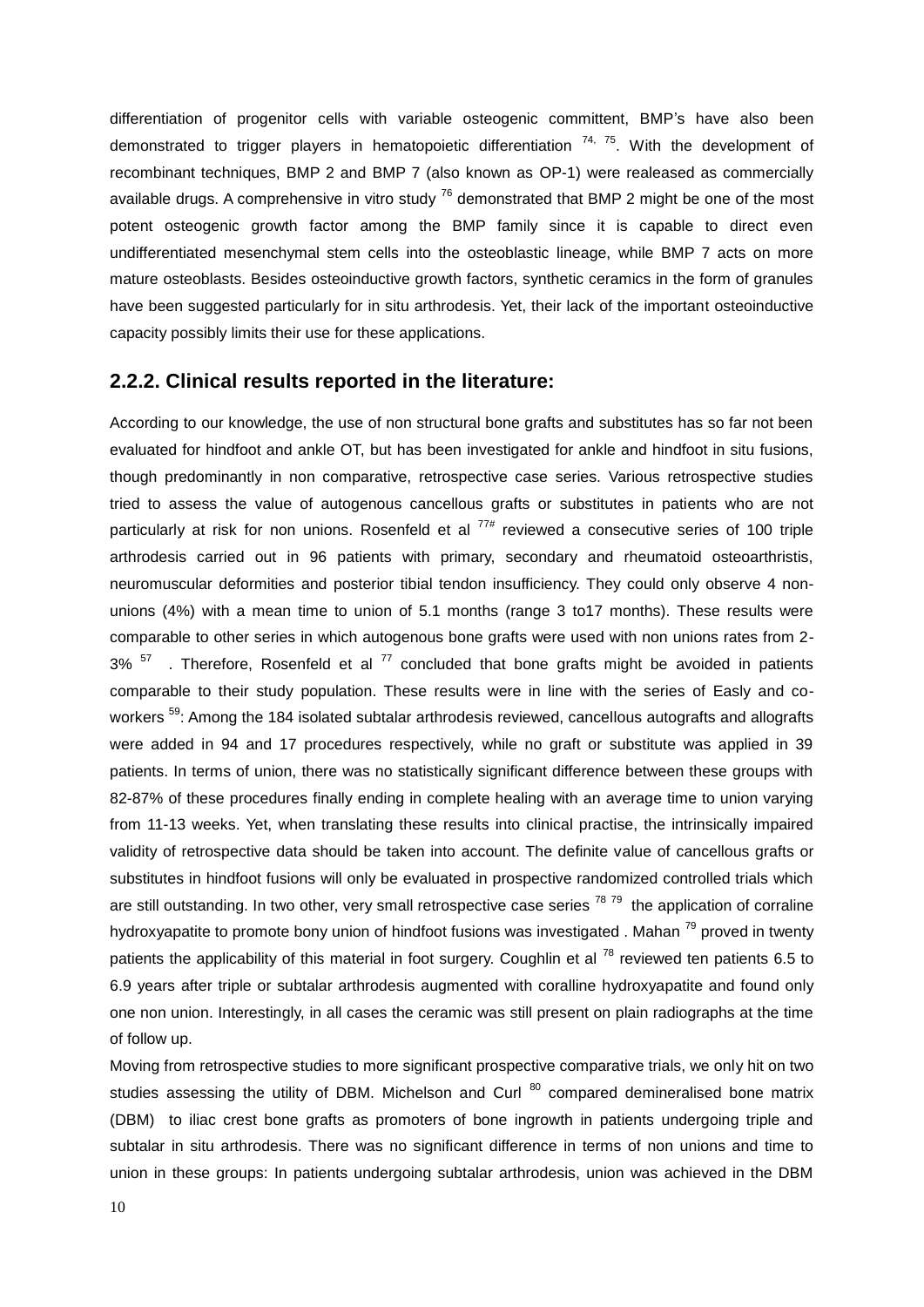group and autorgraft group after 3.7 and 3.8 months respectively. In patients undergoing triple arthrodesis, time to union took 2.7-3.1 and 3.1-3.4 in the autograft group and DBM group respectively. Though this study was designed as a propective comparative trial, only a few patients were included in this study (37 in the DBM and 18 in the autograft group). According to the record, no power calculation was made. Thus, the study might have been underpowered to detect a significant difference. Moreover allocation to the treatment groups was based on the patient's choice introducing the risk of selection bias. Thordarson and Kuehn. <sup>81</sup> compared union rates of complex hindfoot arthrodeses either augmented with DBM or a combination of DBM and cancellous allograft. Again, no significant difference could be observed. Non union rates were 8% and 14% in the DBM and DBM-allograft group respectively. However, there is again suspicion that the study might have been underpowered because only 63 patients were included. Moreover, there was no random allocation to the treatment groups leading to possibly imbalanced comparison groups.

There are currently no comparative studies on the use of (recombinant) bone morphogenic proteins and ceramic granules for in situ arthrodesis and non distracting osteotomies of the hindfoot. The use of corraline hydroxyaptatite granules was analysed in two retrospective case series  $^{78, 79}$ .

## **3. Conclusion and scientific question of this thesis:**

Many different structural and non structural bone grafts and subsitutes are used in fusions and osteotomies in today's foot and ankle surgery for structural support or acceleration of bony healing. The current literature only provides sparse data on the efficacy of both natural bone grafts and their substitutes. The goal of this thesis is to retrospectively quantify the use of structural and non structural bone grafts in the foot and ankle clinic of the university hospital of Basel over a 1 year period and to assess the time to union achieved with each different type of graft in specific hindfoot fusions or osteotomies carried out at the level of the ankle, subtalar, Chopart and Lisfranc joint.

## **4. Materials and Methods:**

## **4.1. Patient enrolment and data recording**

We retrospectively identified all patients who underwent fusions of osteotomies of the hindfoot ( including the Lisfranc joint) from January 2006 until December 2006 using the in house electronic database "opdz" recording all surgical procedures carried out at the institution of the University Hospital of Basel. Patients were then allocated to four major treatment categories 1) ankle fusion and osteotomies 2) hindfoot (talonavicular, subtalar and triple) arthrodesis 3) calcaneal osteotomy and 4) midfoot arthrodesis and osteotmies. Within these major treatment categories, patients were then listed in further graft subgroups pooling patients who have either received none or the same structural and non structural bone graft or substitute material. Using plain radiographs and patient files, we then recorded the time to union and the presence of delayed and non unions of fusions/osteotomies performed in patients included in our series. Average time to union, rates of non and delayed union was calculated for each of the above mentioned subgroups and compared to each other within the respective treatment categories.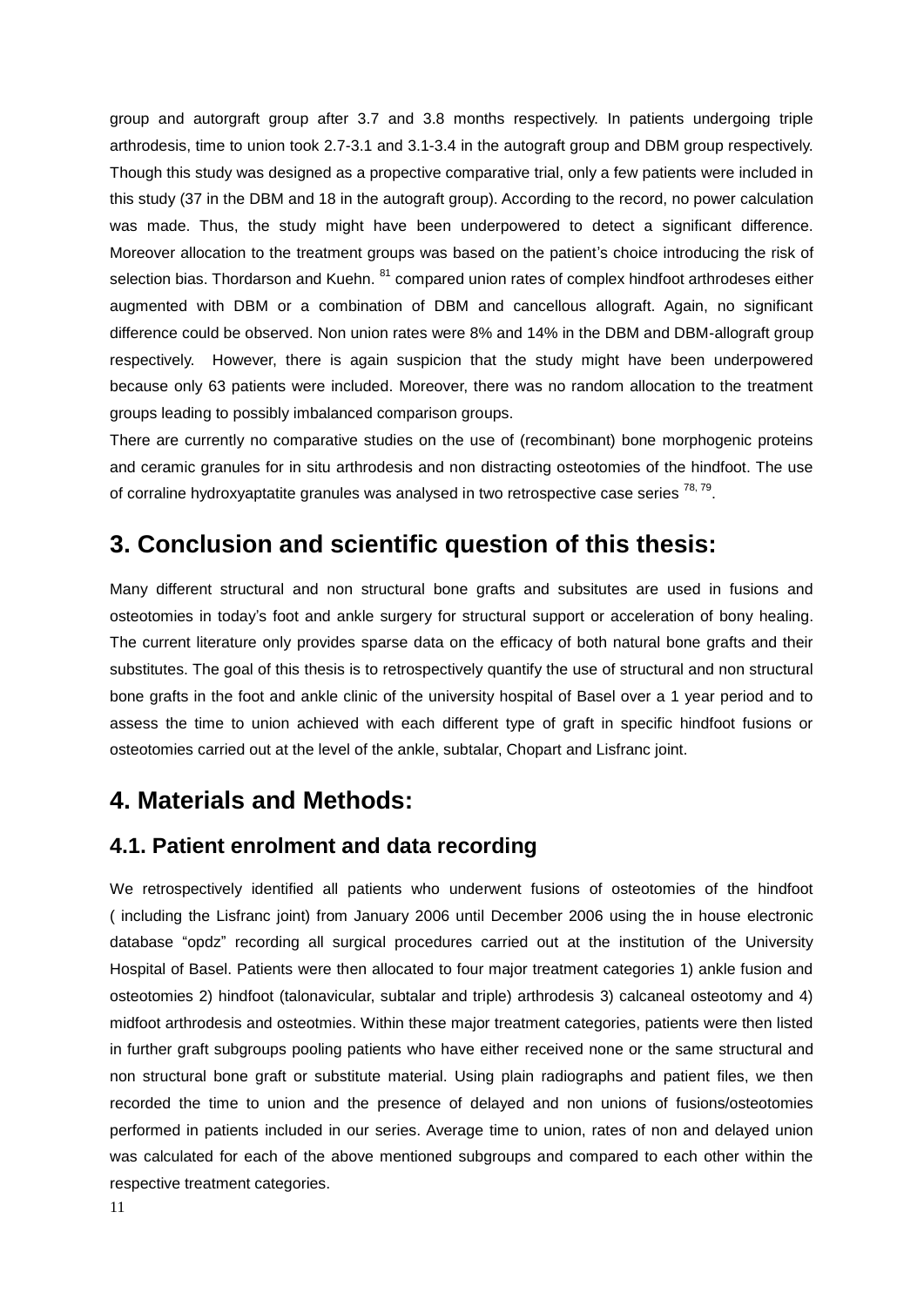# **4.2. Statistical analysis**

Data were recorded in Microsoft Office Excel® tables. Using standard algorithms provided by the program, mean values, percentages and standard deviations were calculated within the groups mentioned above.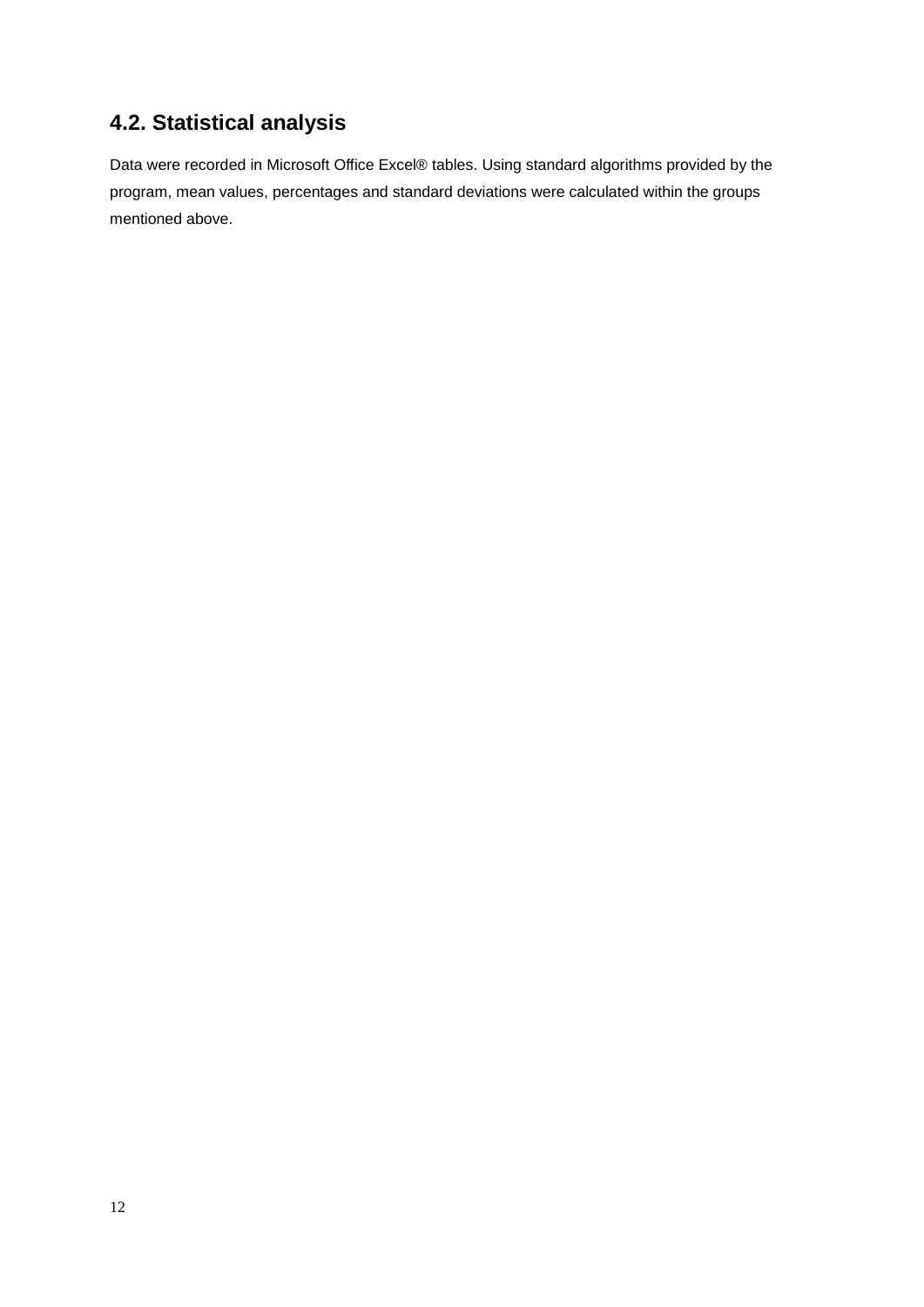## **5. Results**

## **5.1. Patient population**

We identified 108 patients (58 female, 50 male, mean age 56.5± 15.3 years) undergoing 90 fusions and 36 osteotomies at the level of the ankle, subtalar, Chopart or Lisfranc joint from January to December 2006. 3 Patients underwent revision of their arthrodesis within the follow up time. Another 15 underwent combined osteotomies and/or arthrodesis during the same procedure. **Figure 1 and 2** show the absolute number per type of included arthrodeses and osteotomies respectively.



Figure 1: Distribution of the various types of arthrodeses included in the study. Values indicate the absolute numbers. Abbreviations: TTC = tibiocalcaneal arthrodesis



**Figure 2**: Distribution of various osteotomies included in the study. Values indicate absolute numbers. Abbreviations: Calc. length= Calcaneal lengthening osteotomy, SMOT= supramalleolar osteotomy, Calc sliding= calcaneal sliding osteotomy (medial or lateral).

32 out of total 126 (25.4%) procedures were revision cases. 57of the 108 patients included in the series ( 52.8%) showed at least one important co morbidity impairing bony healing such as presence of diabetes, smoking , medical treatment with steroids / methrotrexat and neuromuscular disease impairing the ability to perform protected weight bearing. Out of these 57 patients, 9 patients united 2 and 4 patients even three of these comorbidities. **Figure 3** shows the distribution of associated comorbidities.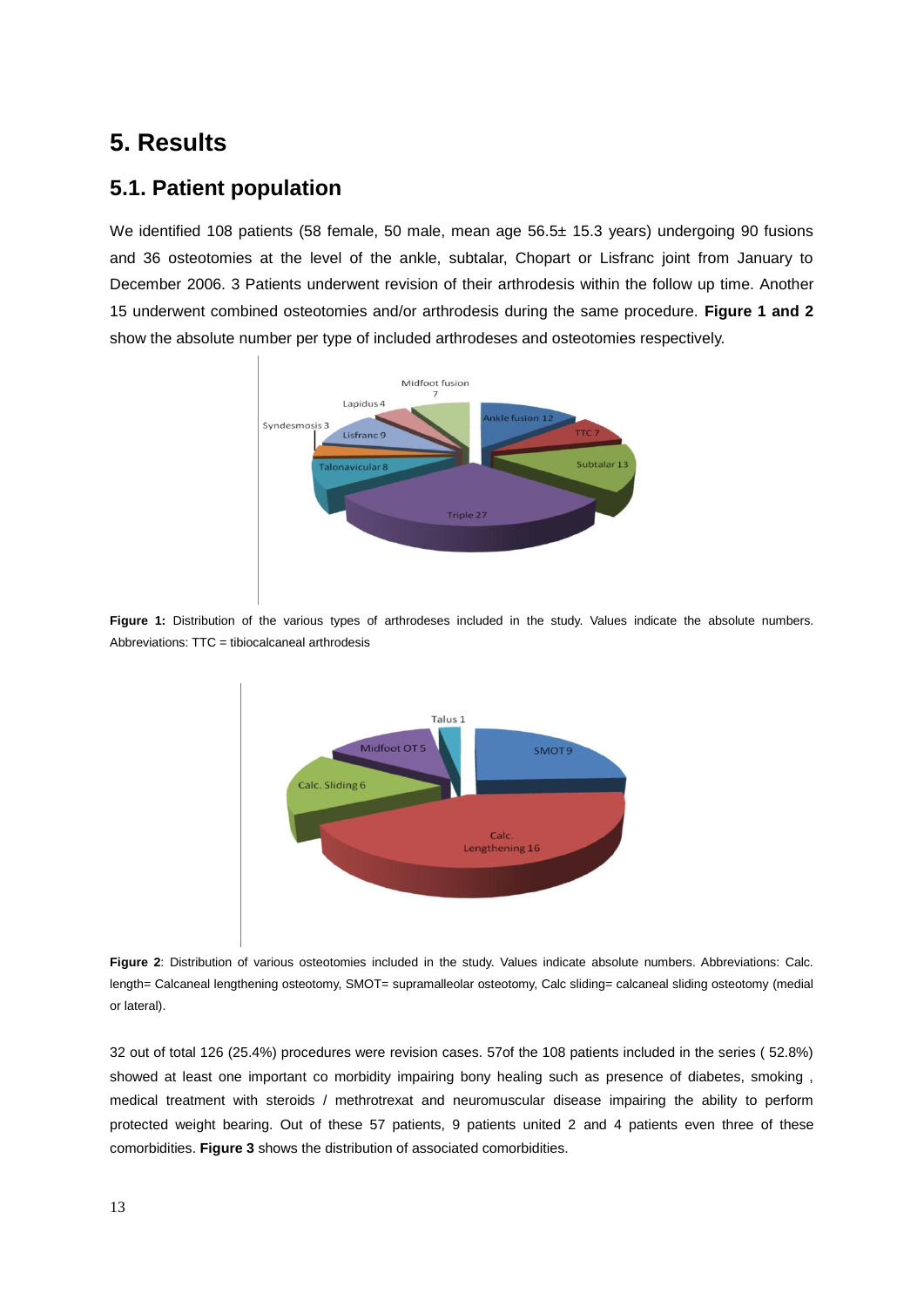

**Figure 3:** Distribution of various comorbidities of patients included in the study. Values indicate absolute number of patients per co morbidity. Abbreviations: MTX: treatment with Methotrexat, Vasc Insuff= Vascular insufficiency

## **5.2. Graft application**

In 100 of total 126 (79.3%) osteotmies and arthrodeses included in the study, structural and non structural bone grafts were used. As shown in **figure 4**, structural grafts were by far the most frequently implanted grafts, followed by combined grafts (i.e. structural grafts augmented with an additional non structural graft, e.g. DBM). However, in arthrodesis all types of grafts were nearly equally used except for hindfoot fusions where structural and combined grafts were much more frequently used than others (**see figure 5**). In all types of osteotomies, structural grafts were the most predominant graft but many osteotomies were carried out without graft implantation. Combined grafts were never used for osteotomies (**see figure 6**).



Figure 4 : Distribution of structural, non structural grafts and no graft used in the 126 osteotomies and arthrodesis included in the series.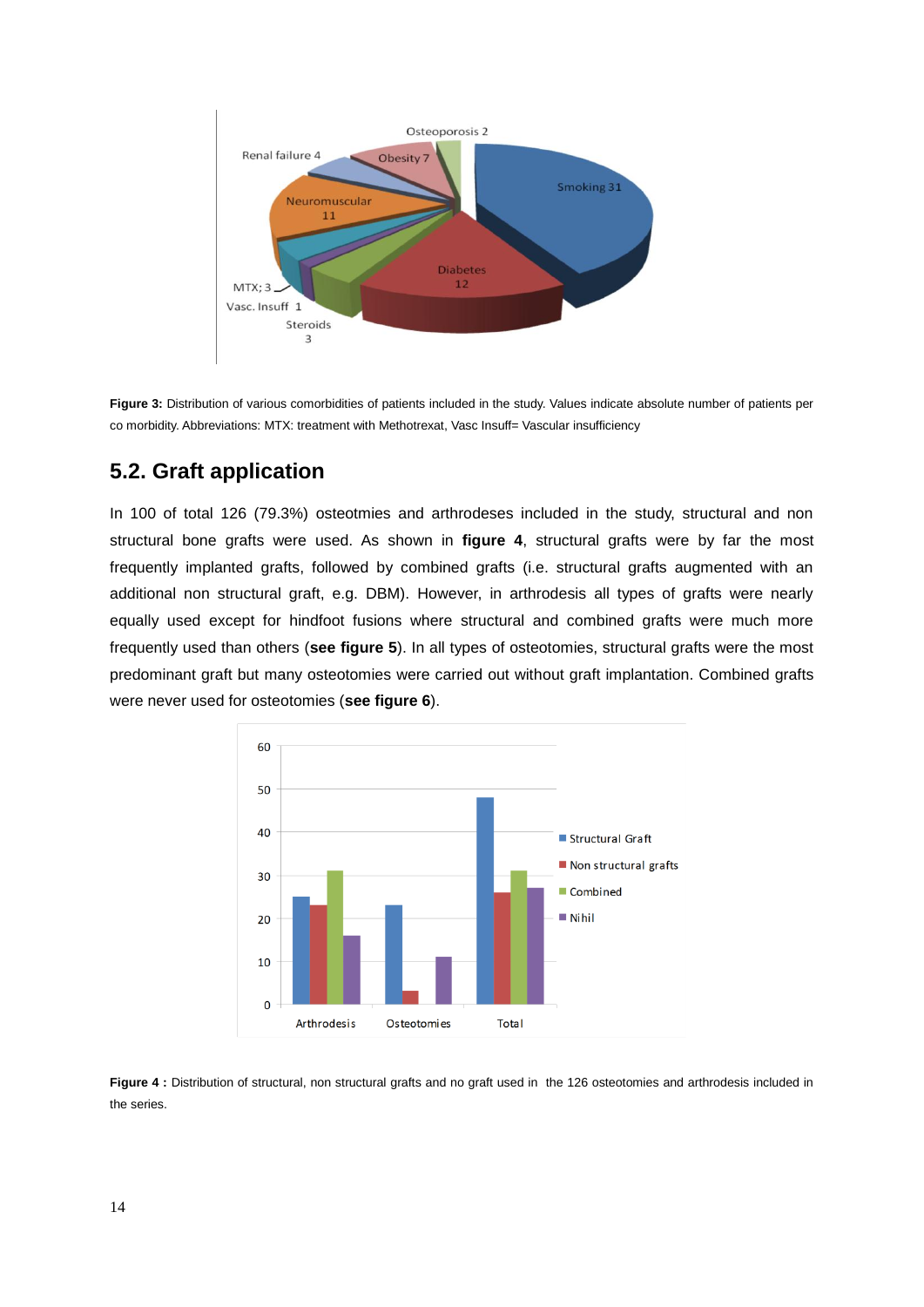

**Figure 5**: Distribution of structural, non structural and no bone grafts for ankle, hind-and midfoot arthrodesis included in the series. Ankle arthrodesis includes classic ankle fusion and tibio-talo-calnaeal fusions, Hindfoot arthrodesis includes triple, subtalar and talonavicular arthrodesis, midfootfusions include Lisfranc, naviculocuneiform and classic Lapidus arthrodesis.



**Figure 6**: Distribution of structural, non structural and no bone grafts used for osteotomies included in the series. Values indicate absolute numbers Abbreviations: Calcaneal osteotmies include calcaneal lengthening osteotomy and calcaneal sliding osteotomies. Ankle osteotomies include supramalleolar osteotomies.

Among structural grafts, the use of acellular allografts (Tutoplast®) exceeded by far most the use of iliac crest bone grafts (89% versus 9%) in both arhrodeses and osteotomies ( see figure 7, and figure 8 and 9). The most prominent use of Tutoplast® was noted in hindfoot fusions and calcaneal osteotomies (see figure 8 and 9) reflecting the high fraction of these procedures among the interventions recorded in this series.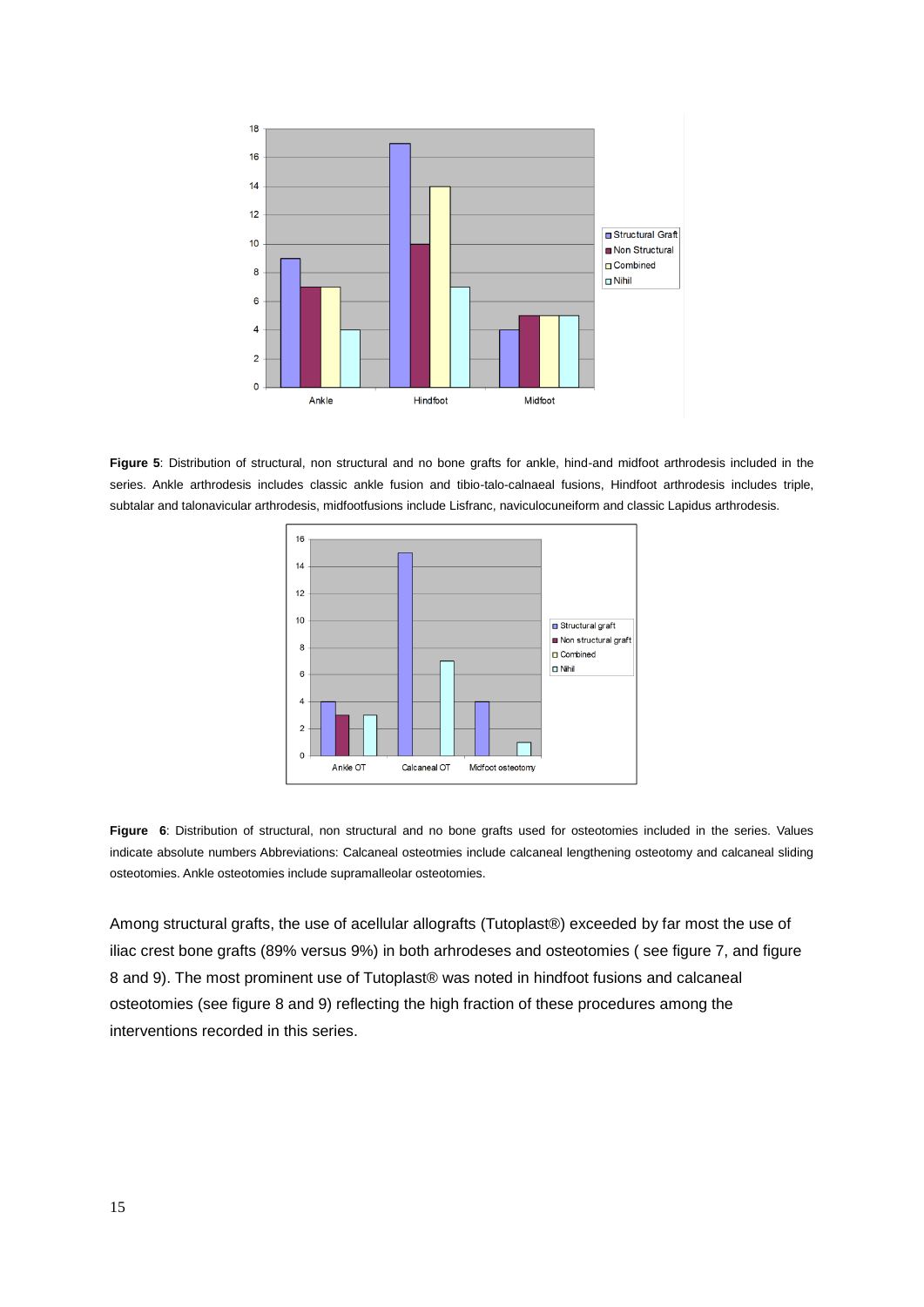

Figure 7: Overall distribution of structural grafts used. Abbreviation: ICBG= iliac crest bone graft



**Figure 8:** Distribution of structural grafts among the different types of arthrodesis. Figures indicate absolute numbers. Abbreviation: ICBG: iliac crest bone graft.



**Figure 9**: Distribution of structural grafts among different types of osteotomies. Abbreviation: SMOT: supramalleolar osteotomy, ICBG: iliac crest bone graft

Among non structural grafts, demineralised bone matrix (DBM) was clearly the preferred graft. Surprisingly, pure cancellous bone was only used in combination with DBM. Again the most prominent use of DBM was noted in hindfoot arthrodeses. In osteotomies, DBM and non structural grafts were only used in supramalleolar realignement procedures (see figure 10)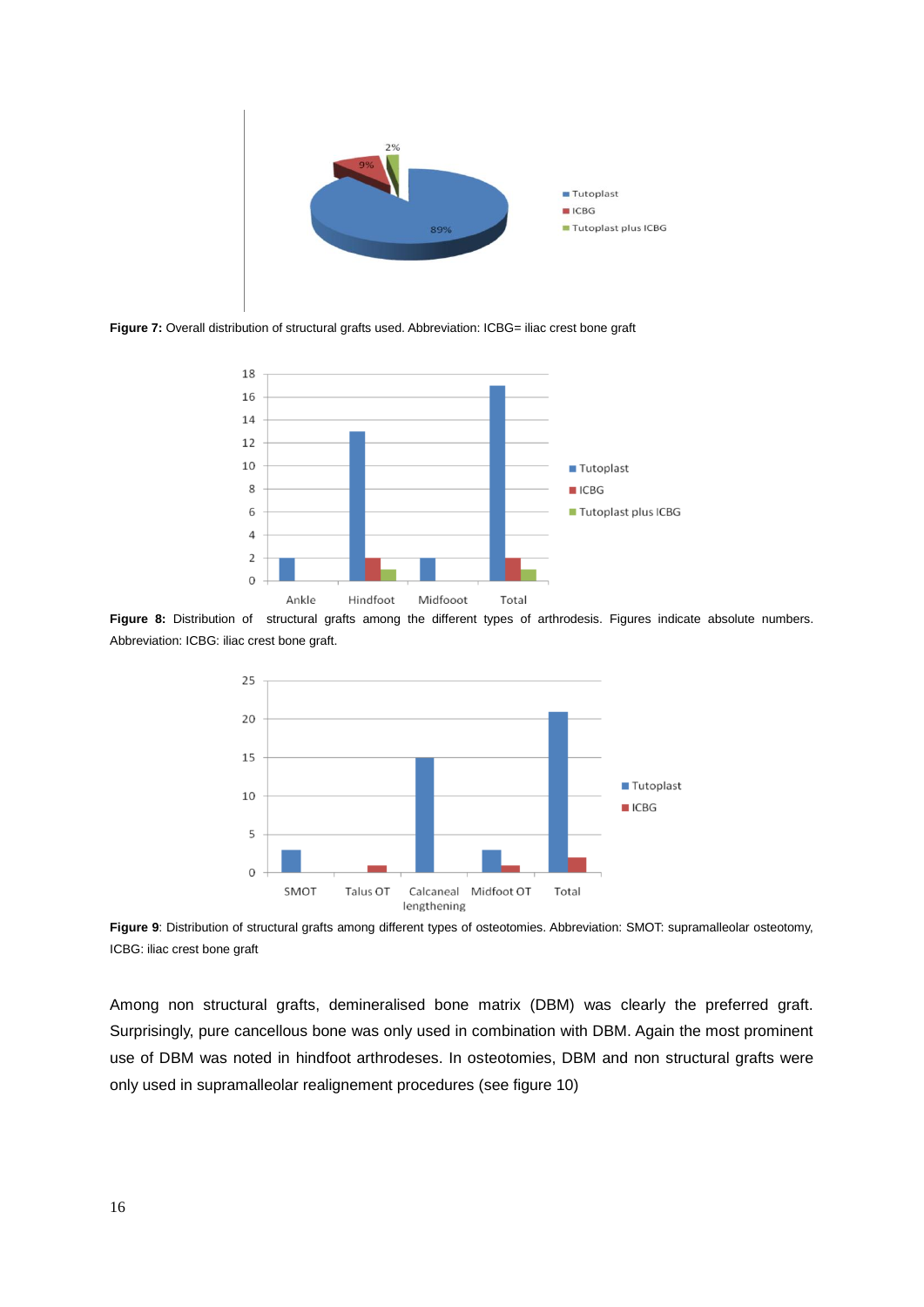

Abbreviation: SMOT: supramalleolar osteotomy.

As already shown in figure 4, combined grafts (i.e. the combination of a structural or non structural graft) were only used in arthrodeses. The detailed analysis of combined grafts yielded a very heterogenic picture. Iliac crest bone grafts and acellular allografts were combined with all sorts of non structural grafts including even platelet lysate which was obtained from centrifugation of the patient's blood (see figure 11). However, Tutoplast® in combination with DBM was the most often used graft mainly in hindfoot fusions (see figure 12).



Figure 11: Distribution of the various combined grafts used in ankle-,hindfoot- and midfootarthrodesis. Abbreviations: ICBG= iliac crest bone graft, DBM= demineralised bone matrix, PL= platelet lysate.



**Figure 12:** Distribution of the various combined grafts in the various types of arhrodeses. Values indicate absolute numbers. Abbreviations: ICBG= iliac crest bone graft, DBM= demineralised bone matrix, PL= platelet lysate.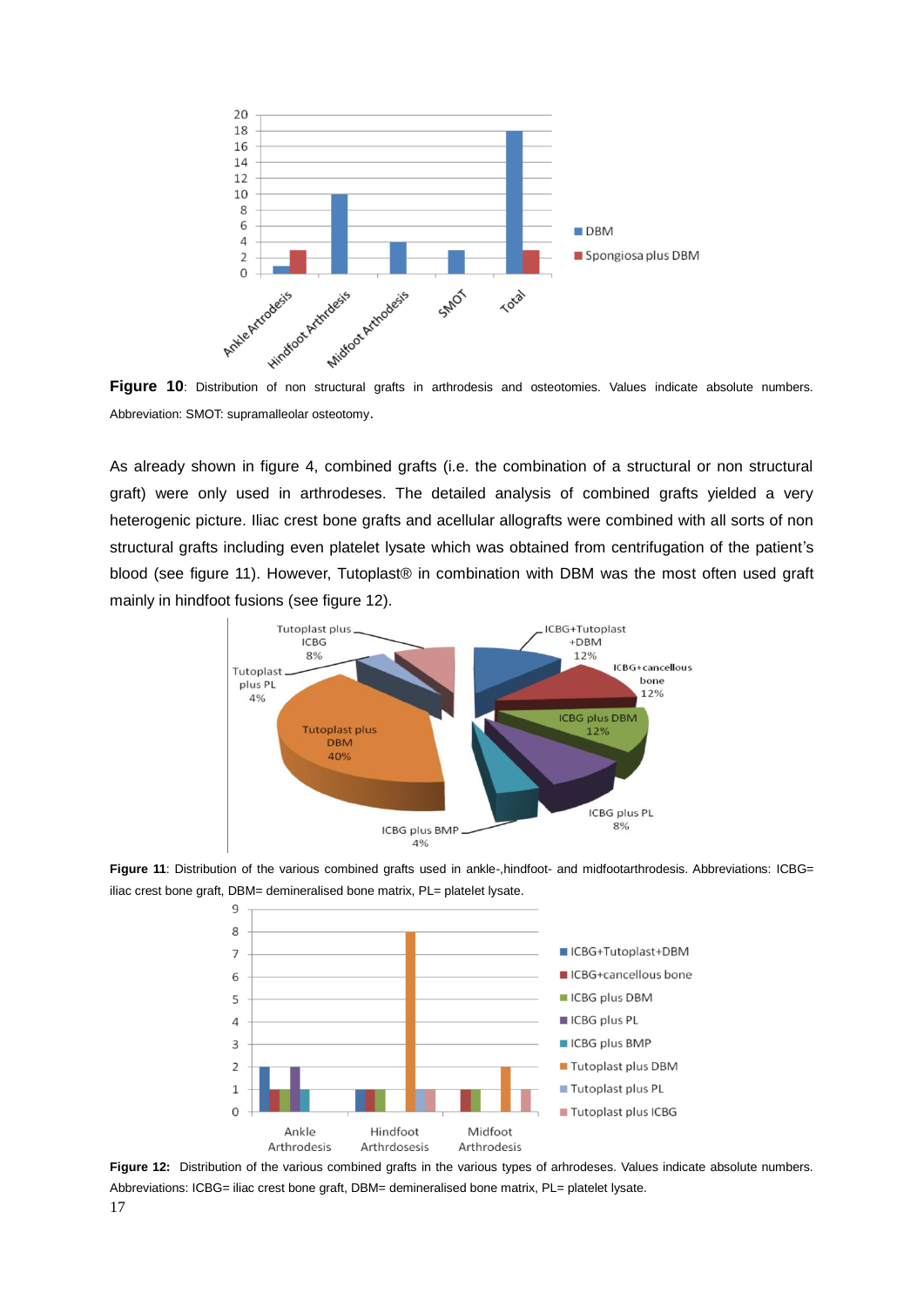### **5.3. Time to Union**

In total, 102 out of.108 patients (94.4%) could be followed up over a period of 5.1± 1.5 months for evaluation of time to union and presence of delayed or non union respectively. 6 patients were lost to follow up ( 1 fusion of the syndesmosis, 1 tibiotalocalcaneal , 1 triple, 2 subtalar and 1 talonavicular arthrodesis). As shown in the preceding paragraph, the application of the various grafts was very heterogeneous making details analysis difficult. However, the following results are still worth being highlighted: Calcaneal osteotomies and interposition hindfoot arthrodesis performed with the application of Tutoplast ® showed similar time to union (figure 16) as compared to the healing times of these procedures reported in the literature<sup>57, 82, 83</sup>. Moreover, there was no graft collaps in the Tutoplast® group (data not shown). This may underline the utility of such acellular grats in hindfoot surgery. Furthermore, the addition of demineralised bone matrix to Tutoplast® did not significantly shorten healing times (figure 17). Similarly, there was no significant difference between healing times of in situ arthrodeses either performed with the application of no graft or with the addition of demineralised bone matrix (figure 13, 14 and 15)



**Figure 13**: Time to union of ankle, hind-and midfoot arthrodesis and calcaneal osteotomies without application of any graft.



**Figure 14:** Time to union of various types of hind-,midfootarthrodesis and supramalleolar osteotomy with the application of demineralised bone matrix.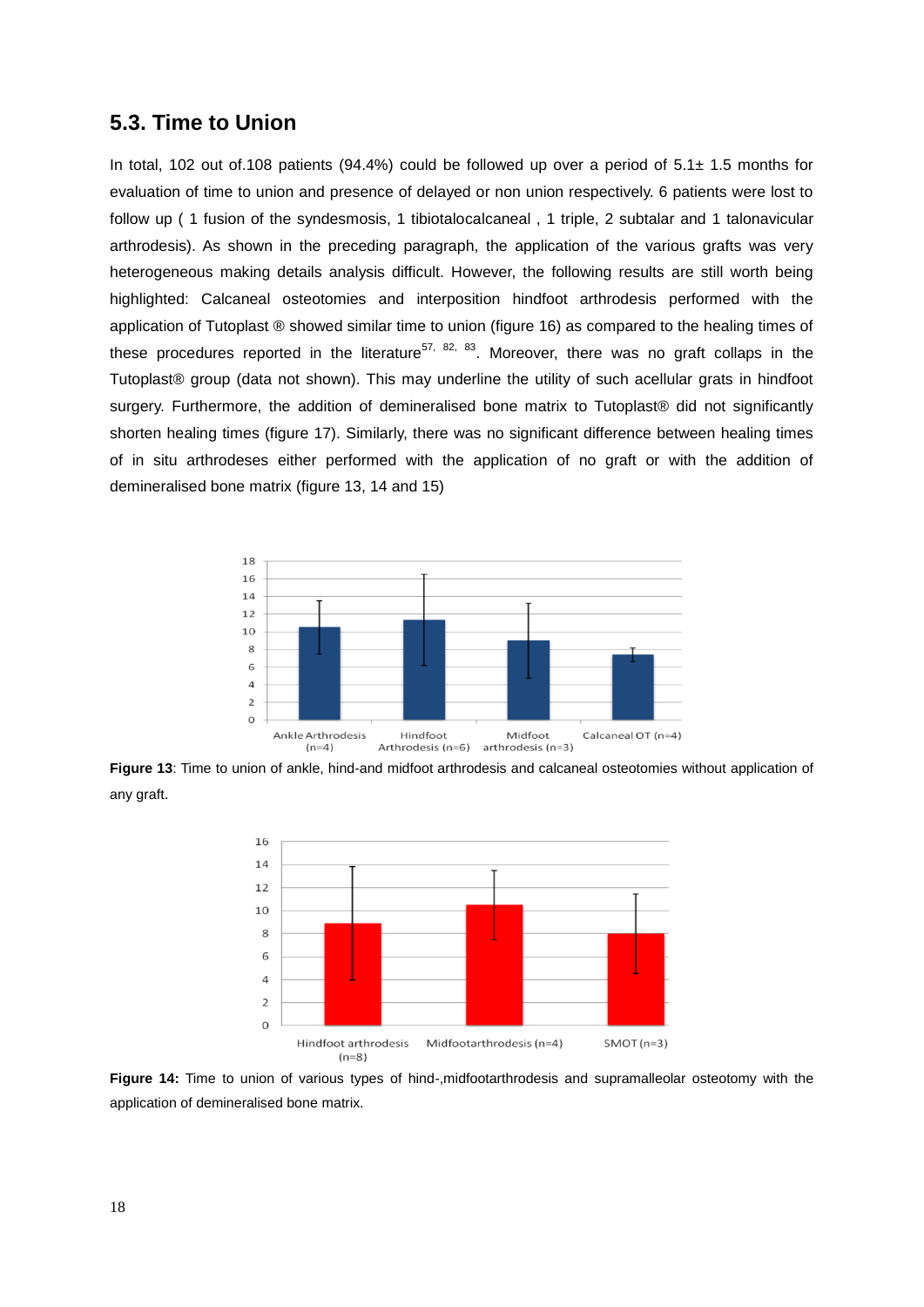

**Figure 15**: Comparison of time to union of hind-and midfootarthrodesis performed with either no graft or the application of demineralised bone matrix.



**Figure 16**: Time to union of ankle and hindfootarrthrodesis and calcaneal OT using acellular allograft (Tutoplast®)



**Figure 17**: Comparison of time to union between hindfoot arthrodesis performed using acellular allograft with and without the addition of DBM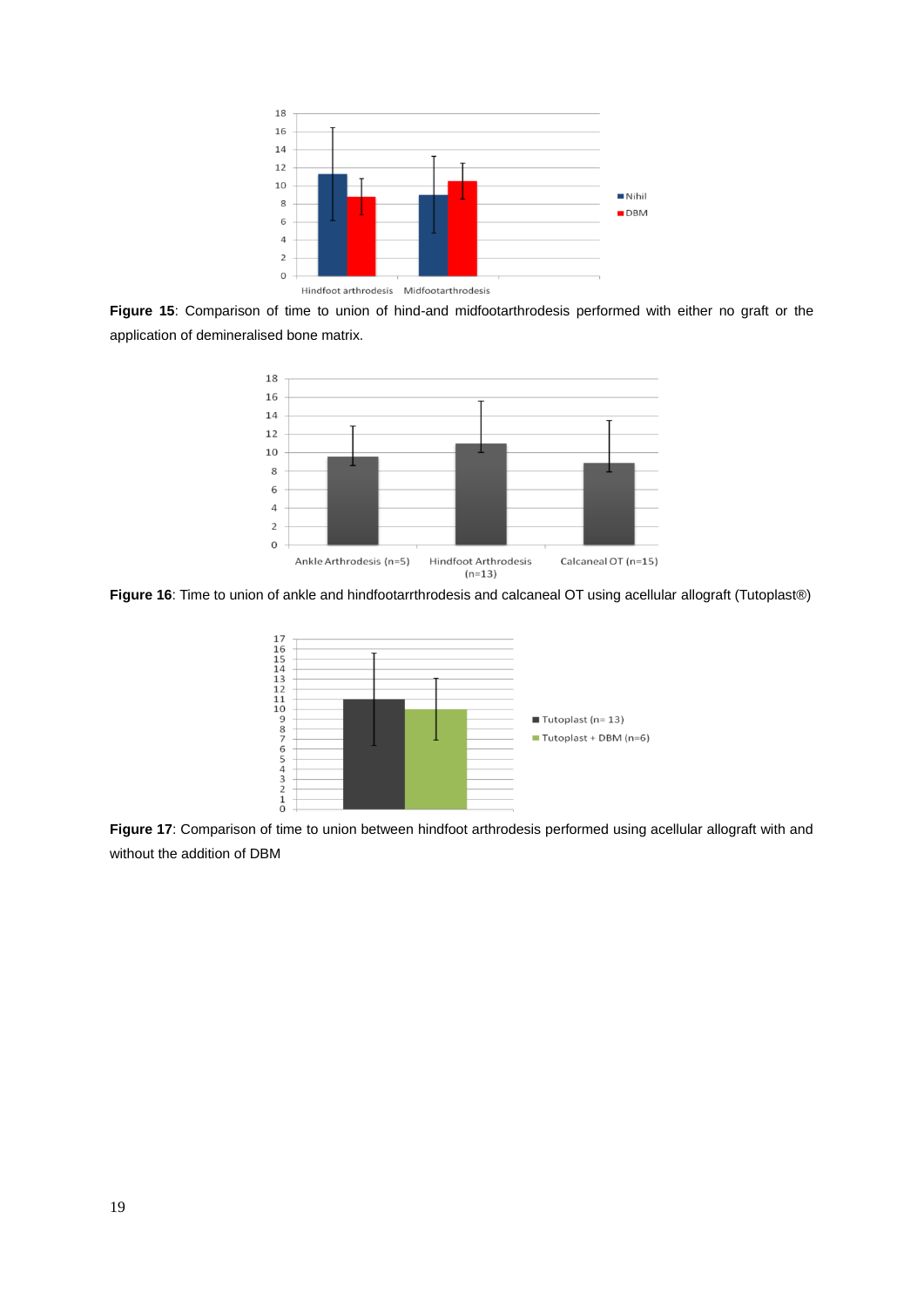## **6. Discussion**

The goal of this study was to retrospectively review the use of structural and non structural bone grafts and substitute materials used for hindfoot fusions at the foot and ankle clinic of University Hospital of Basel and thereby comparing average time to union achieved with specific grafts in specific hindfoot fusions. We identified 108 patients undergoing 90 fusions and 36 osteotomies at the level of the ankle, subtalar, Chopart or Lisfranc joint from January to December 2006. The use of bone grafts and substitute materials was very large. Almost 80% of our patients received bone grafts and substitutes. Although this frequency appears to be very high (especially for hindfoot arthrodesis), our results are comparable to others series  $59#$ . The analysis of the patient population showed that many patients showed at least one important co-morbidity impairing bone healing. Particularly, there was a substantial percentage of diabetic patients and smokers known to be at high risk to develop non union  $59, 65$ . This may explain the high percentage of grafts used.

Among structural grafts, the use of acellular allograft (Tutoplast®) exceeded by far the use of iliac crest bone grafts (89% versus 9%) in both arthrodeses and osteotomies. The most predominant use of Tutoplast® was noted in hindfoot fusions and calcaneal osteotomies reflecting the high fraction of these procedures among the interventions recorded in this series.

Among non structural grafts, demineralised bone matrix was clearly the preferred graft. Again, the most prominent use of DBM was noted in hindfoot arthrodeses. In the group of combined grafts, Iliac crest bone and acellular allograft were combined with all sorts of non structural grafts including even platelet lysate. However, Tutoplast in combination with DBM, was the most often used graft, again mainly in hindfoot fusions.

The analysis of time to union for all grafts in all types for arthrodeses or osteotomies was not possible because respective case numbers were very low. Bony healing for osteotomies and arthrodesis performed with Tutoplast was comparable to healing times of iliac crest bone graft mediated procedures as reported in the literature <sup>57, 82, 82-84, 84</sup>. Moreover, we did not identify any graft collaps with the use of Tutoplast, especially in calcaneal lengthening osteotomy ( data not shown). Consequently, Tutoplast® appears to be a good bone substitute material in foot and ankle surgery, a fact that is not yet reported in the literature and needs further clarification in prospective randomized studies. Interestingly, the time to union in hindfoot arthrodesis was not accelerated if Tutoplast® was used together with a non structural graft such as demineralised bone matrix. This result is certainly in contrast to our expectations. Possibly, we could not show any difference because the number of patients included in these two comparative groups was very low. In contrast, comparisons of DBM against no graft showed accelerated time to union for procedures carried out with DBM in the subgroup of hindfoot arthrodesis. However, the difference was not significant because the time to union by hindfoot arthrodesis without graft was very variable showing a high standard deviation. Moreover, the time to union by midfootartrodesis without any graft was surprisingly short which may additionally question the real benefit of DBM.

This study was a retrospective study. In such studies, the patient population is very heterogenic and for that reason comparison between identified subgroups are very difficult. In our study, subgroups of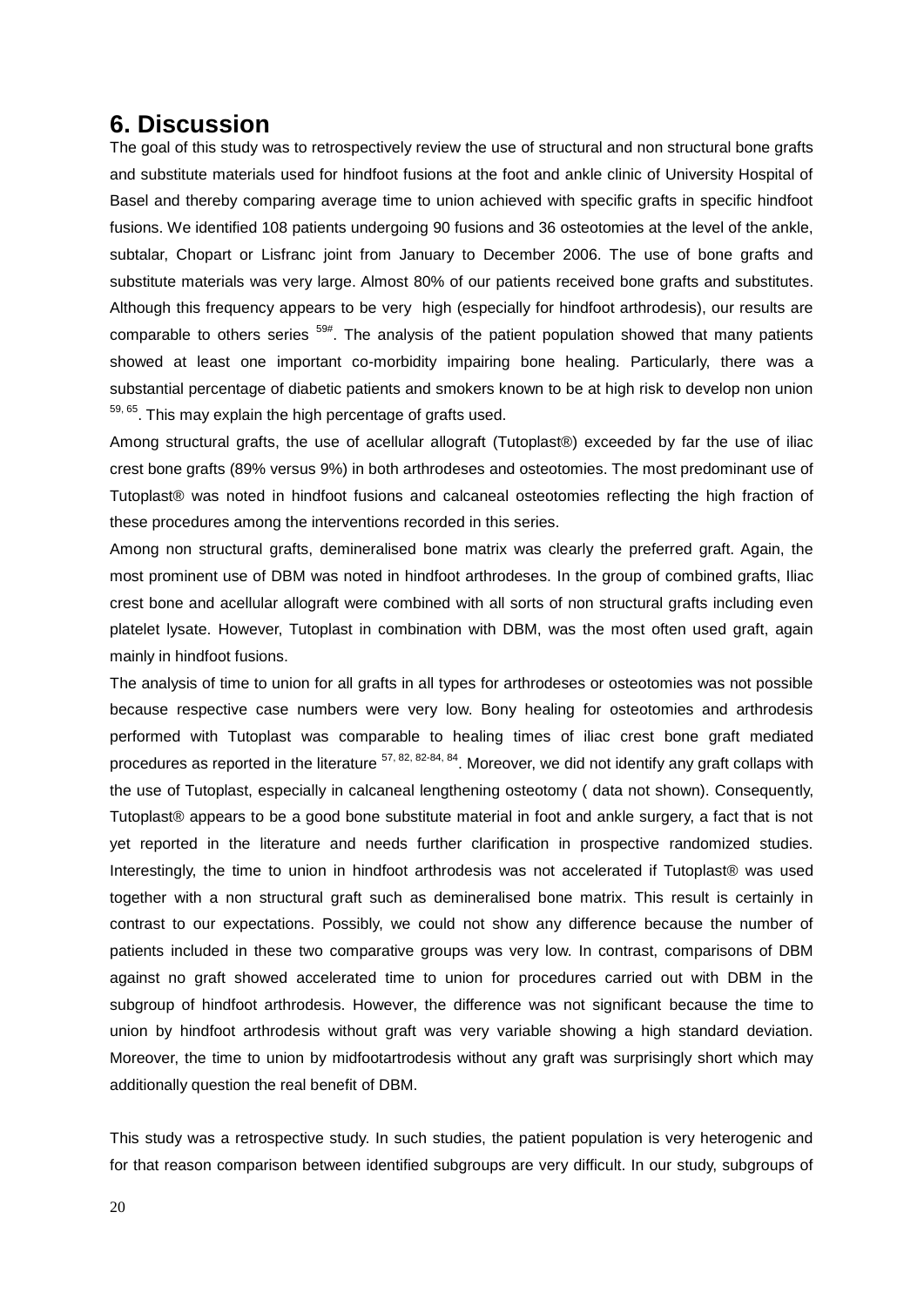patient per graft and the type of operation were very small. Moreover, the patient population was very heterogenic in respect to co-morbidity and age. So it is difficult to compare these very different groups against each other. For these reasons, we have to interpret our results very carefully. The other problem of a retrospective study is that follow-up and postoperative treatments were not carried out in a standard manner. Both factors can influence the results. For example, if a patient's foot is immobilized longer in the postoperative period, chances of a union are much higher. With a very strict follow-up, we have the opportunity to diagnose the complications earlier (for example, a non union).

Furthermore, it is not sure if the electronic data bank of operations ("operationsdatenbank"=OPDZ) really represents all hind- and midfoot operations that were carried out in our study period. This system saves the operations in a computer exactly in the way the surgeon announced it preoperatively. When the surgeon did another intra-operative procedure, he may not have changed the description of his operation any more.

Despite the design of this retrospective study, we did a complete postoperative observation of various patients referring to union and non union. This was possible because the University Hospital of Basel is a center for foot and ankle procedures and the patients didn't wish to be followed up by any other doctor, possibly not as experienced in this field of orthopaedic surgery.

If we want to achieve better quality of the results presented in this thesis without changing the study design, it would be a good choice to expand the subgroup of hindfoot arthrodesis and calcaneal osteotomies carried out with Tutoplast®. These groups could then be compared with patients where the same operation was carried out with Tutoplast in combination with demineralised bone matrix or autologous iliac crest bone respectively. However, if we want to be absolutely sure which graft with which type of arthrodesis has the quickest time to union, we have to do a prospective randomized study. Such a study would need a high patient rate so that the difference can be shown. For this reason, such a study could only be done in a multicenter-setting.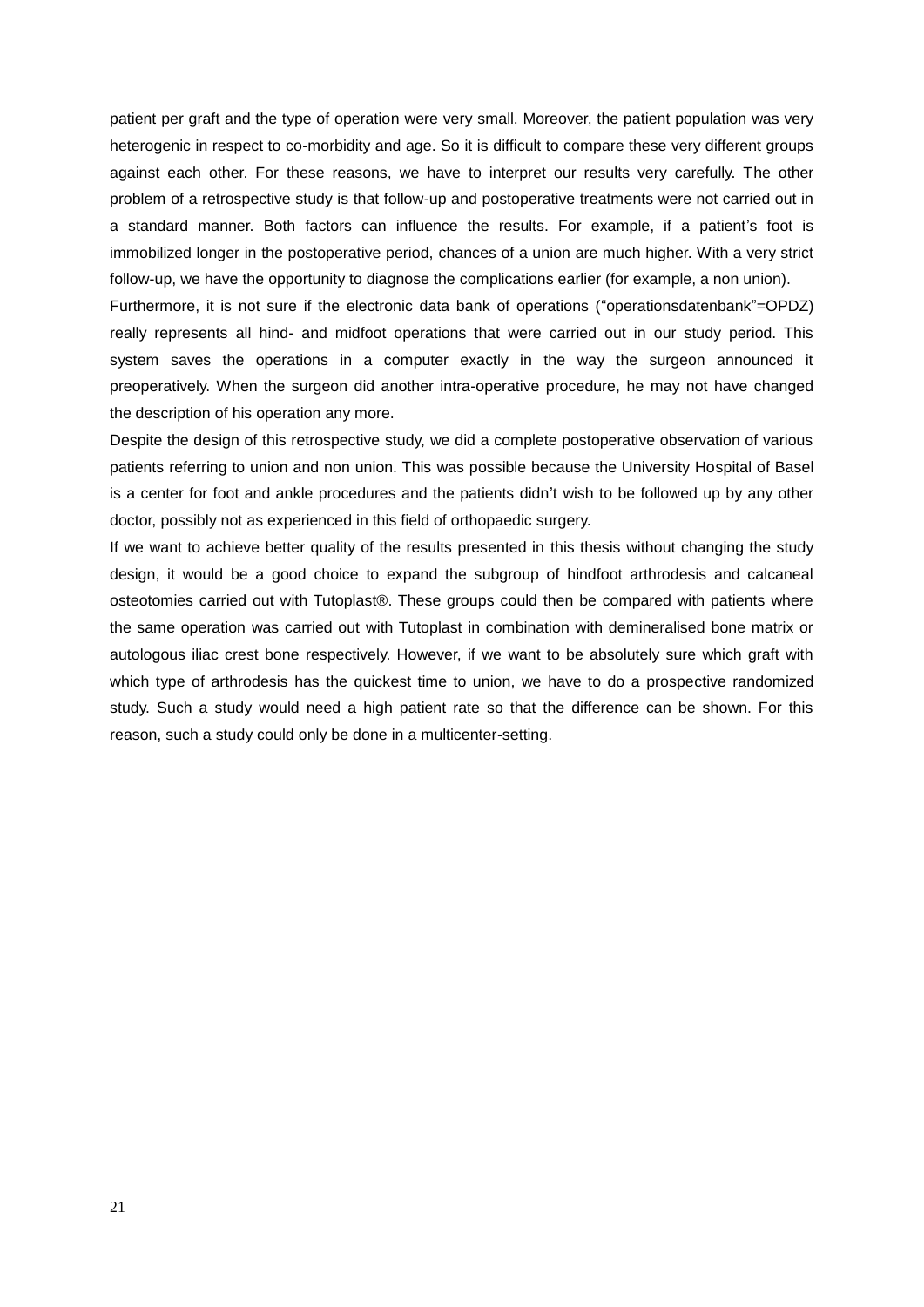# **7. Conclusion**

In hindfoot arthrodeses and osteotomies, large volumes of bone grafts and substitute materials are used. In the year 2006, surgeons at the clinic of foot and ankle surgery of the University Hospital of Basel, predominantly used acellular allografts (Tutoplast®) for both osteotomies and arthrodesis. In arthrodesis, acellular grafts were very often combined with demineralised bone matrix, which probably does not accelerate bony healing. Generally, acellular alllografts were associated with bony union comparable to autologous bone, particularly in hindfoot arthrodesis and calcaneal osteotomies. In addition, we could not observe collaps of acellular grafts in our series. This may indicate that acellular graft is a good alternative to autologous bone in foot and ankle surgery. However, only a prospective randomized controlled multicenter trial will be able to clarify which type of graft will really provide shortest healing times and may reveal if current bone graft substitutes are really cost effective.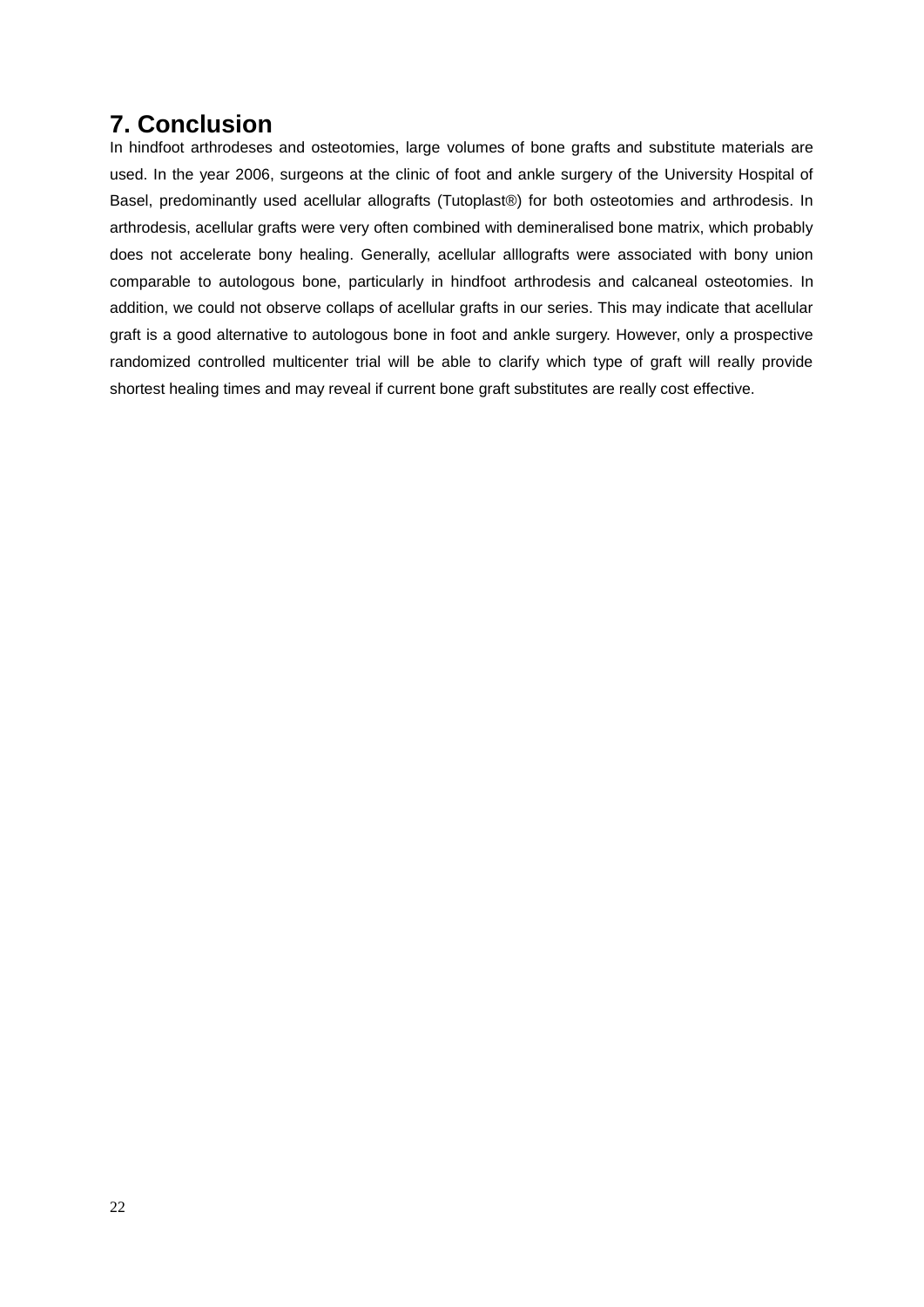# **8. Reference List**

### Reference List

- 1. Myerson M, Quill GE, Jr. Late complications of fractures of the calcaneus. J Bone Joint Surg Am 1993;75(3):331-341.
- 2. Figgie MP, O'Malley MJ, Ranawat C, Inglis AE, Sculco TP. Triple arthrodesis in rheumatoid arthritis. Clin Orthop Relat Res 1993;(292):250-254.
- 3. Carr JB, Hansen ST, Benirschke SK. Subtalar distraction bone block fusion for late complications of os calcis fractures. Foot Ankle 1988;9(2):81-86.
- 4. Vienne P. [Interposition arthrodesis of the ankle]. Oper Orthop Traumatol 2005;17(4- 5):502-517.
- 5. Kelly IP, Easley ME. Treatment of stage 3 adult acquired flatfoot. Foot Ankle Clin 2001;6(1):153-166.
- 6. Kitaoka HB, Patzer GL. Subtalar arthrodesis for posterior tibial tendon dysfunction and pes planus. Clin Orthop Relat Res 1997;(345):187-194.
- 7. Amendola A, Lammens P. Subtalar arthrodesis using interposition iliac crest bone graft after calcaneal fracture. Foot Ankle Int 1996;17(10):608-614.
- 8. Chan SC, Alexander IJ. Subtalar arthrodesis with interposition tricortical iliac crest graft for late pain and deformity after calcaneus fracture. Foot Ankle Int 1997;18(10):613-615.
- 9. Buch BD, Myerson MS, Miller SD. Primary subtaler arthrodesis for the treatment of comminuted calcaneal fractures. Foot Ankle Int 1996;17(2):61-70.
- 10. Bozic V, Thordarson DB, Hertz J. Ankle fusion for definitive management of nonreconstructable pilon fractures. Foot Ankle Int 2008;29(9):914-918.
- 11. Santavirta S, Turunen V, Ylinen P, Konttinen YT, Tallroth K. Foot and ankle fusions in Charcot-Marie-Tooth disease. Arch Orthop Trauma Surg 1993;112(4):175-179.
- 12. Mann DC, Hsu JD. Triple arthrodesis in the treatment of fixed cavovarus deformity in adolescent patients with Charcot-Marie-Tooth disease. Foot Ankle 1992;13(1):1-6.
- 13. Best A, Daniels TR. Supramalleolar tibial osteotomy secured with the Puddu plate. Orthopedics 2006;29(6):537-540.
- 14. Verheyden P, Josten C. [Supramalleolar corrective osteotomy]. Chirurg 1998;69(11):1178-1187.
- 15. Hintermann B, Valderrabano V, Kundert HP. [Lateral column lengthening by calcaneal osteotomy combined with soft tissue reconstruction for treatment of severe posterior tibial tendon dysfunction. Methods and preliminary results]. Orthopade 1999;28(9):760-769.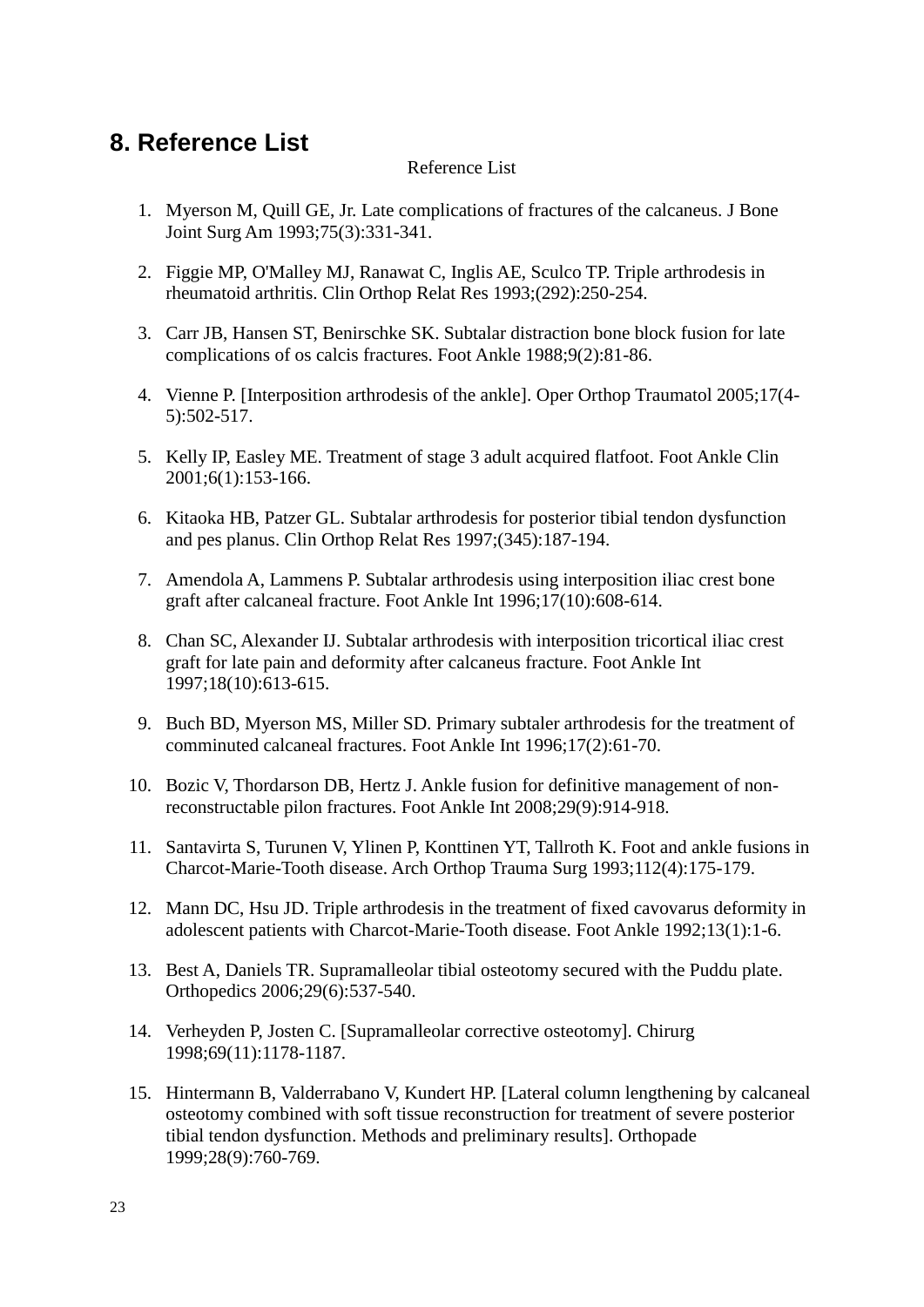- 16. Hintermann B, Valderrabano V, Kundert HP. Lengthening of the lateral column and reconstruction of the medial soft tissue for treatment of acquired flatfoot deformity associated with insufficiency of the posterior tibial tendon. Foot Ankle Int 1999;20(10):622-629.
- 17. Templin D, Jones K, Weiner DS. The incorporation of allogeneic and autogenous bone graft in healing of lateral column lengthening of the calcaneus. J Foot Ankle Surg 2008;47(4):283-287.
- 18. Zwipp H, Dahlen C, Amlang M, Rammelt S. [Injuries of the tibialis posterior tendon: diagnosis and therapy]. Orthopade 2000;29(3):251-259.
- 19. Zwipp H, Rammelt S. [Modified Evans osteotomy for the operative treatment of acquired pes planovalgus]. Oper Orthop Traumatol 2006;18(2):182-197.
- 20. Dwyer FC. Treatment of the relapsed club foot. Proc R Soc Med 1968;61(8):783.
- 21. Burchardt H. The biology of bone graft repair. Clin Orthop Relat Res 1983;(174):28- 42.
- 22. Chen NT, Glowacki J, Bucky LP, Hong HZ, Kim WK, Yaremchuk MJ. The roles of revascularization and resorption on endurance of craniofacial onlay bone grafts in the rabbit. Plast Reconstr Surg 1994;93(4):714-722.
- 23. Dell PC, Burchardt H, Glowczewskie FP, Jr. A roentgenographic, biomechanical, and histological evaluation of vascularized and non-vascularized segmental fibular canine autografts. J Bone Joint Surg Am 1985;67(1):105-112.
- 24. Stevenson S, Emery SE, Goldberg VM. Factors affecting bone graft incorporation. Clin Orthop Relat Res 1996;(324):66-74.
- 25. Zerbo IR, de Lange GL, Joldersma M, Bronckers AL, Burger EH. Fate of monocortical bone blocks grafted in the human maxilla: a histological and histomorphometric study. Clin Oral Implants Res 2003;14(6):759-766.
- 26. Einhorn TA, Majeska RJ, Rush EB, Levine PM, Horowitz MC. The expression of cytokine activity by fracture callus. J Bone Miner Res 1995;10(8):1272-1281.
- 27. Enneking WF, Burchardt H, Puhl JJ, Piotrowski G. Physical and biological aspects of repair in dog cortical-bone transplants. J Bone Joint Surg Am 1975;57(2):237-252.
- 28. Doi K, Tominaga S, Shibata T. Bone grafts with microvascular anastomoses of vascular pedicles: an experimental study in dogs. J Bone Joint Surg Am 1977;59(6):809-815.
- 29. Ahlmann E, Patzakis M, Roidis N, Shepherd L, Holtom P. Comparison of anterior and posterior iliac crest bone grafts in terms of harvest-site morbidity and functional outcomes. J Bone Joint Surg Am 2002;84-A(5):716-720.
- 30. Arrington ED, Smith WJ, Chambers HG, Bucknell AL, Davino NA. Complications of iliac crest bone graft harvesting. Clin Orthop Relat Res 1996;(329):300-309.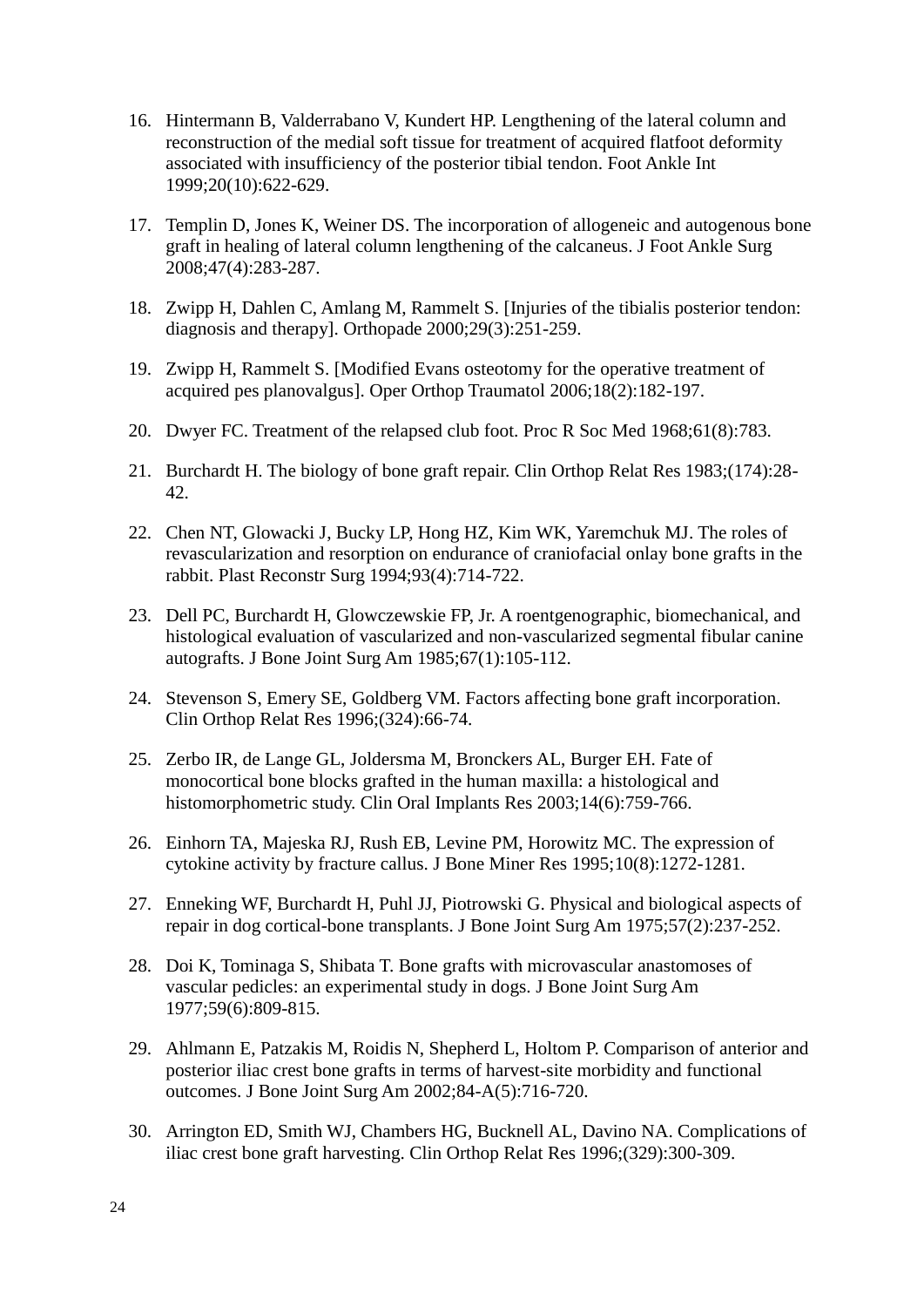- 31. Niedhart C, Pingsmann A, Jurgens C, Marr A, Blatt R, Niethard FU. [Complications after harvesting of autologous bone from the ventral and dorsal iliac crest - a prospective, controlled study]. Z Orthop Ihre Grenzgeb 2003;141(4):481-486.
- 32. Sasso RC, LeHuec JC, Shaffrey C. Iliac crest bone graft donor site pain after anterior lumbar interbody fusion: a prospective patient satisfaction outcome assessment. J Spinal Disord Tech 2005;18 Suppl:S77-S81.
- 33. Silber JS, Anderson DG, Daffner SD et al. Donor site morbidity after anterior iliac crest bone harvest for single-level anterior cervical discectomy and fusion. Spine 2003;28(2):134-139.
- 34. Tang CL, Mahoney JL, McKee MD, Richards RR, Waddell JP, Louie B. Donor site morbidity following vascularized fibular grafting. Microsurgery 1998;18(6):383-386.
- 35. Younger EM, Chapman MW. Morbidity at bone graft donor sites. J Orthop Trauma 1989;3(3):192-195.
- 36. DeOrio JK, Farber DC. Morbidity associated with anterior iliac crest bone grafting in foot and ankle surgery. Foot Ankle Int 2005;26(2):147-151.
- 37. Preston RD, Meinberg TA, Payne JB et al. Inflammatory mediator release following bone grafting in humans: a pilot study. J Clin Periodontol 2007;34(9):797-804.
- 38. Langer F, Czitrom A, Pritzker KP, Gross AE. The immunogenicity of fresh and frozen allogeneic bone. J Bone Joint Surg Am 1975;57(2):216-220.
- 39. Kirkeby OJ, Larsen TB, Lereim P. Bone grafts in T-cell deficient rats. Acta Orthop Scand 1991;62(5):459-462.
- 40. Kirkeby OJ, Pinholt E, Larsen TB. Fresh, frozen, or decalcified bone grafts: a study of early vascularisation and mineralisation of allogeneic and syngeneic bone grafts in rats. Scand J Plast Reconstr Surg Hand Surg 1992;26(2):141-145.
- 41. Weiland AJ, Phillips TW, Randolph MA. Bone grafts: a radiologic, histologic, and biomechanical model comparing autografts, allografts, and free vascularized bone grafts. Plast Reconstr Surg 1984;74(3):368-379.
- 42. Wilson JW, Rhinelander FW, Stewart CL. Vascularization of cancellous chip bone grafts. Am J Vet Res 1985;46(8):1691-1699.
- 43. Wheeler DL, Enneking WF. Allograft bone decreases in strength in vivo over time. Clin Orthop Relat Res 2005;(435):36-42.
- 44. Simonds RJ. HIV transmission by organ and tissue transplantation. AIDS 1993;7 Suppl 2:S35-S38.
- 45. Trentz OA, Hoerstrup SP, Sun LK, Bestmann L, Platz A, Trentz OL. Osteoblasts response to allogenic and xenogenic solvent dehydrated cancellous bone in vitro. Biomaterials 2003;24(20):3417-3426.
- 46. Kneser U, Stangenberg L, Ohnolz J et al. Evaluation of processed bovine cancellous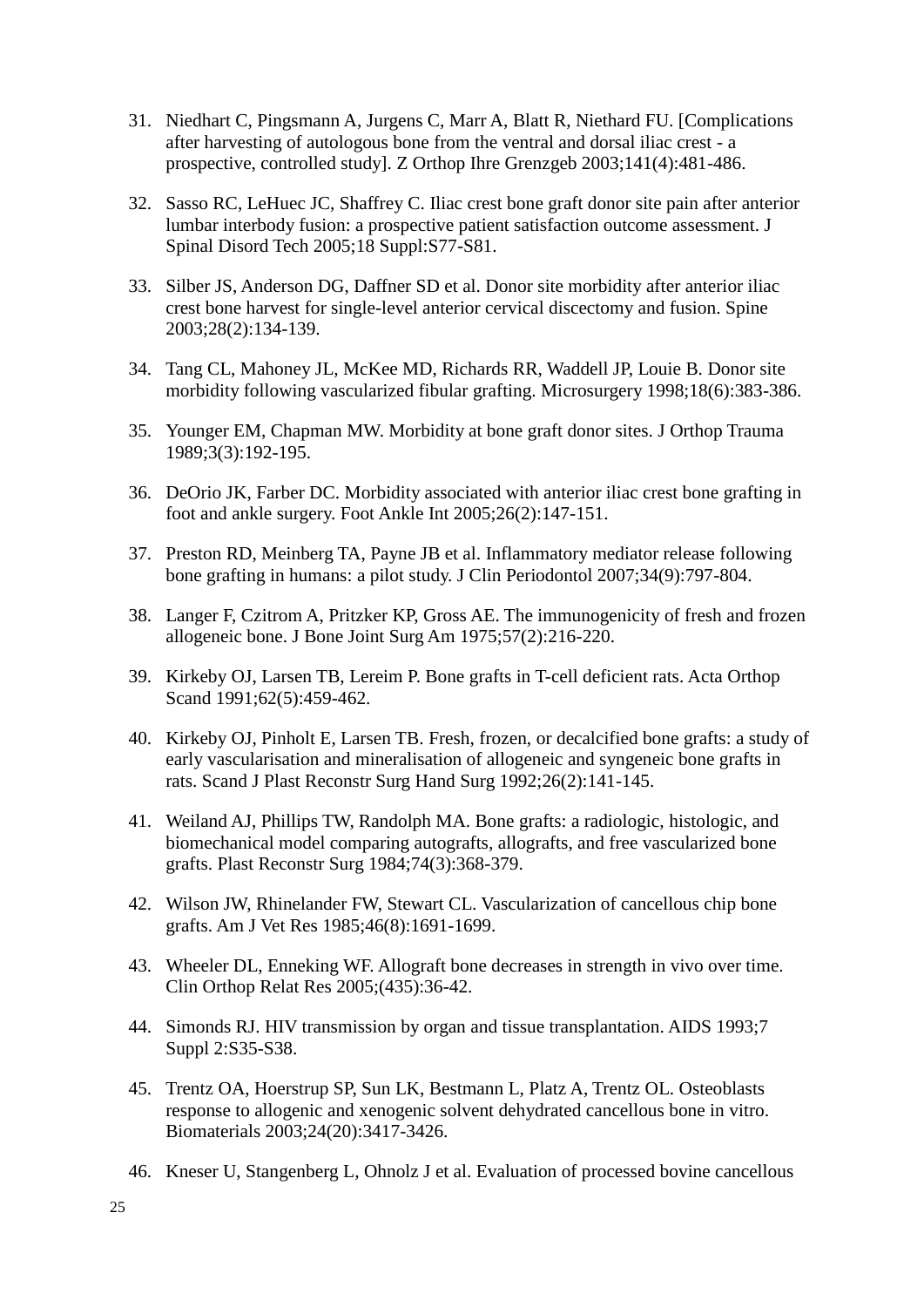bone matrix seeded with syngenic osteoblasts in a critical size calvarial defect rat model. J Cell Mol Med 2006;10(3):695-707.

- 47. Meyer S, Floerkemeier T, Windhagen H. Histological osseointegration of Tutobone((R)): first results in human. Arch Orthop Trauma Surg 2007.
- 48. Rajan GP, Fornaro J, Trentz O, Zellweger R. Cancellous allograft versus autologous bone grafting for repair of comminuted distal radius fractures: a prospective, randomized trial. J Trauma 2006;60(6):1322-1329.
- 49. Keith JD, Jr. Localized ridge augmentation with a block allograft followed by secondary implant placement: a case report. Int J Periodontics Restorative Dent 2004;24(1):11-17.
- 50. Kriegel RJ, Schaller C, Clusmann H. Cranioplasty for large skull defects with PMMA (Polymethylmethacrylate) or Tutoplast processed autogenic bone grafts. Zentralbl Neurochir 2007;68(4):182-189.
- 51. Griffith LG. Emerging design principles in biomaterials and scaffolds for tissue engineering. Ann N Y Acad Sci 2002;961:83-95.
- 52. Karageorgiou V, Kaplan D. Porosity of 3D biomaterial scaffolds and osteogenesis. Biomaterials 2005;26(27):5474-5491.
- 53. Ohgushi H, Goldberg VM, Caplan AI. Repair of bone defects with marrow cells and porous ceramic. Experiments in rats. Acta Orthop Scand 1989;60(3):334-339.
- 54. Kim HW, Knowles JC, Kim HE. Hydroxyapatite porous scaffold engineered with biological polymer hybrid coating for antibiotic Vancomycin release. J Mater Sci Mater Med 2005;16(3):189-195.
- 55. Hollinger JO, Battistone GC. Biodegradable bone repair materials. Synthetic polymers and ceramics. Clin Orthop Relat Res 1986;(207):290-305.
- 56. Bednarz PA, Beals TC, Manoli A. Subtalar distraction bone block fusion: an assessment of outcome. Foot Ankle Int 1997;18(12):785-791.
- 57. Bednarz PA, Monroe MT, Manoli A. Triple arthrodesis in adults using rigid internal fixation: an assessment of outcome. Foot Ankle Int 1999;20(6):356-363.
- 58. Myerson MS, Neufeld SK, Uribe J. Fresh-frozen structural allografts in the foot and ankle. J Bone Joint Surg Am 2005;87(1):113-120.
- 59. Easley ME, Trnka HJ, Schon LC, Myerson MS. Isolated subtalar arthrodesis. J Bone Joint Surg Am 2000;82(5):613-624.
- 60. McGarvey WC, Braly WG. Bone graft in hindfoot arthrodesis: allograft vs autograft. Orthopedics 1996;19(5):389-394.
- 61. Kwak YH, Park KB, Park HW, Kim HW. Use of allograft in skeletally immature patients for calcaneal neck lengthening osteotomy. Yonsei Med J 2008;49(1):79-83.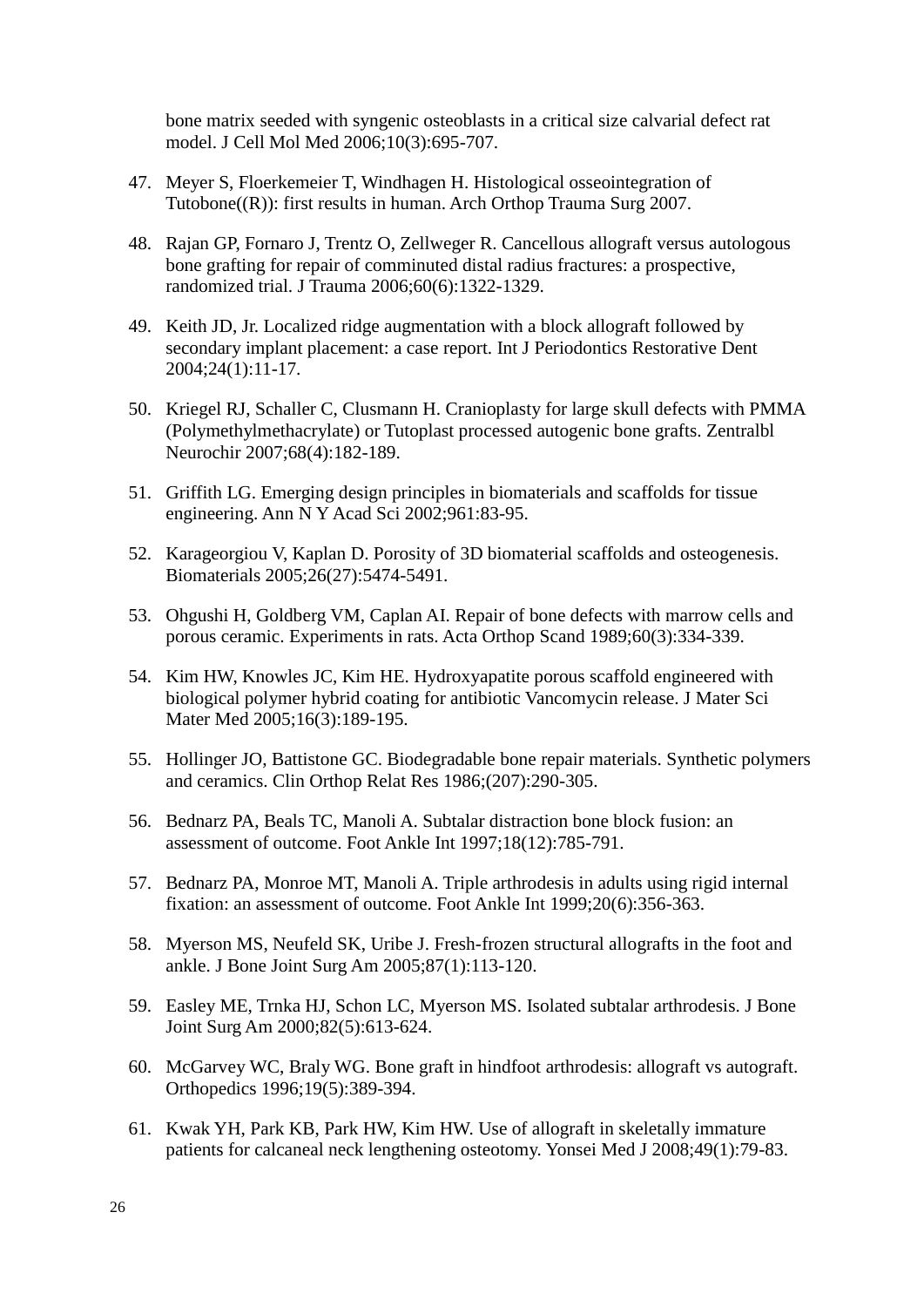- 62. Danko AM, Allen B, Jr., Pugh L, Stasikelis P. Early graft failure in lateral column lengthening. J Pediatr Orthop 2004;24(6):716-720.
- 63. Mahan KT, Hillstrom HJ. Bone grafting in foot and ankle surgery. A review of 300 cases. J Am Podiatr Med Assoc 1998;88(3):109-118.
- 64. Dolan CM, Henning JA, Anderson JG, Bohay DR, Kornmesser MJ, Endres TJ. Randomized prospective study comparing tri-cortical iliac crest autograft to allograft in the lateral column lengthening component for operative correction of adult acquired flatfoot deformity. Foot Ankle Int 2007;28(1):8-12.
- 65. Chahal J, Stephen DJ, Bulmer B, Daniels T, Kreder HJ. Factors associated with outcome after subtalar arthrodesis. J Orthop Trauma 2006;20(8):555-561.
- 66. Ishikawa SN, Murphy GA, Richardson EG. The effect of cigarette smoking on hindfoot fusions. Foot Ankle Int 2002;23(11):996-998.
- 67. Albrektsson T, Albrektsson B. Microcirculation in grafted bone. A chamber technique for vital microscopy of rabbit bone transplants. Acta Orthop Scand 1978;49(1):1-7.
- 68. Geideman W, Early JS, Brodsky J. Clinical results of harvesting autogenous cancellous graft from the ipsilateral proximal tibia for use in foot and ankle surgery. Foot Ankle Int 2004;25(7):451-455.
- 69. Urist MR. Bone: formation by autoinduction. Science 1965;150(698):893-899.
- 70. Sun L, Hu Y, Ning Z. [Immunological comparison of differently treated allografts of bone]. Zhonghua Wai Ke Za Zhi 1996;34(8):460-463.
- 71. Sun L, Hu Y, Ning Z, Liang Z. The correlation between immune rejection and osteoinduction of allogeneic bone grafting. Chin Med J (Engl ) 1998;111(9):818-822.
- 72. Swenson CL, Arnoczky SP. Demineralization for inactivation of infectious retrovirus in systemically infected cortical bone: in vitro and in vivo experimental studies. J Bone Joint Surg Am 2003;85-A(2):323-332.
- 73. Wozney JM, Rosen V, Celeste AJ et al. Novel regulators of bone formation: molecular clones and activities. Science 1988;242(4885):1528-1534.
- 74. Ploemacher RE, Engels LJ, Mayer AE, Thies S, Neben S. Bone morphogenetic protein 9 is a potent synergistic factor for murine hemopoietic progenitor cell generation and colony formation in serum-free cultures. Leukemia 1999;13(3):428-437.
- 75. Grassinger J, Simon M, Mueller G, Drewel D, Andreesen R, Hennemann B. Bone morphogenetic protein (BMP)-7 but not BMP-2 and BMP-4 improves maintenance of primitive peripheral blood-derived hematopoietic progenitor cells (HPC) cultured in serum-free medium supplemented with early acting cytokines. Cytokine 2007;40(3):165-171.
- 76. Cheng H, Jiang W, Phillips FM et al. Osteogenic activity of the fourteen types of human bone morphogenetic proteins (BMPs). J Bone Joint Surg Am 2003;85- A(8):1544-1552.